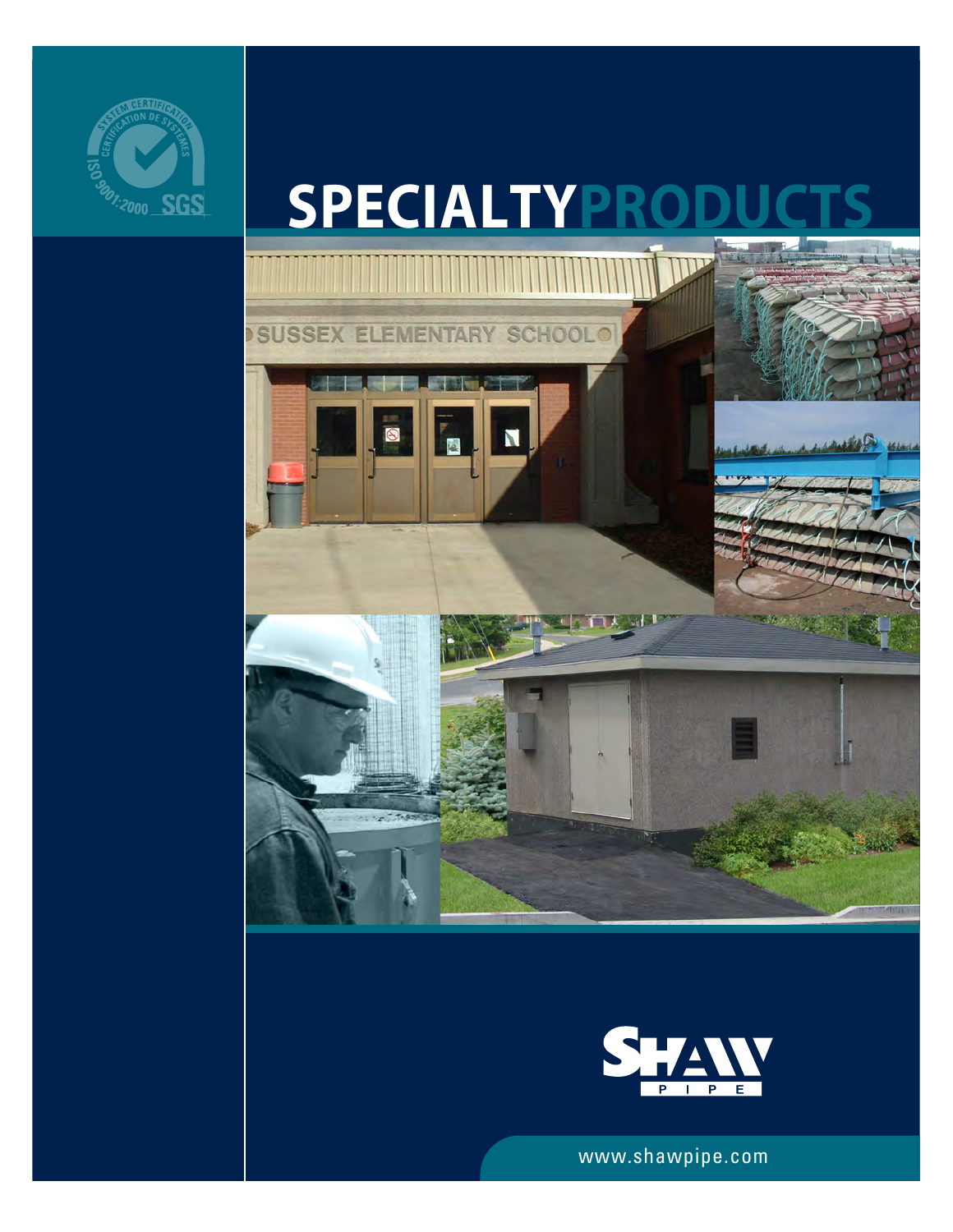

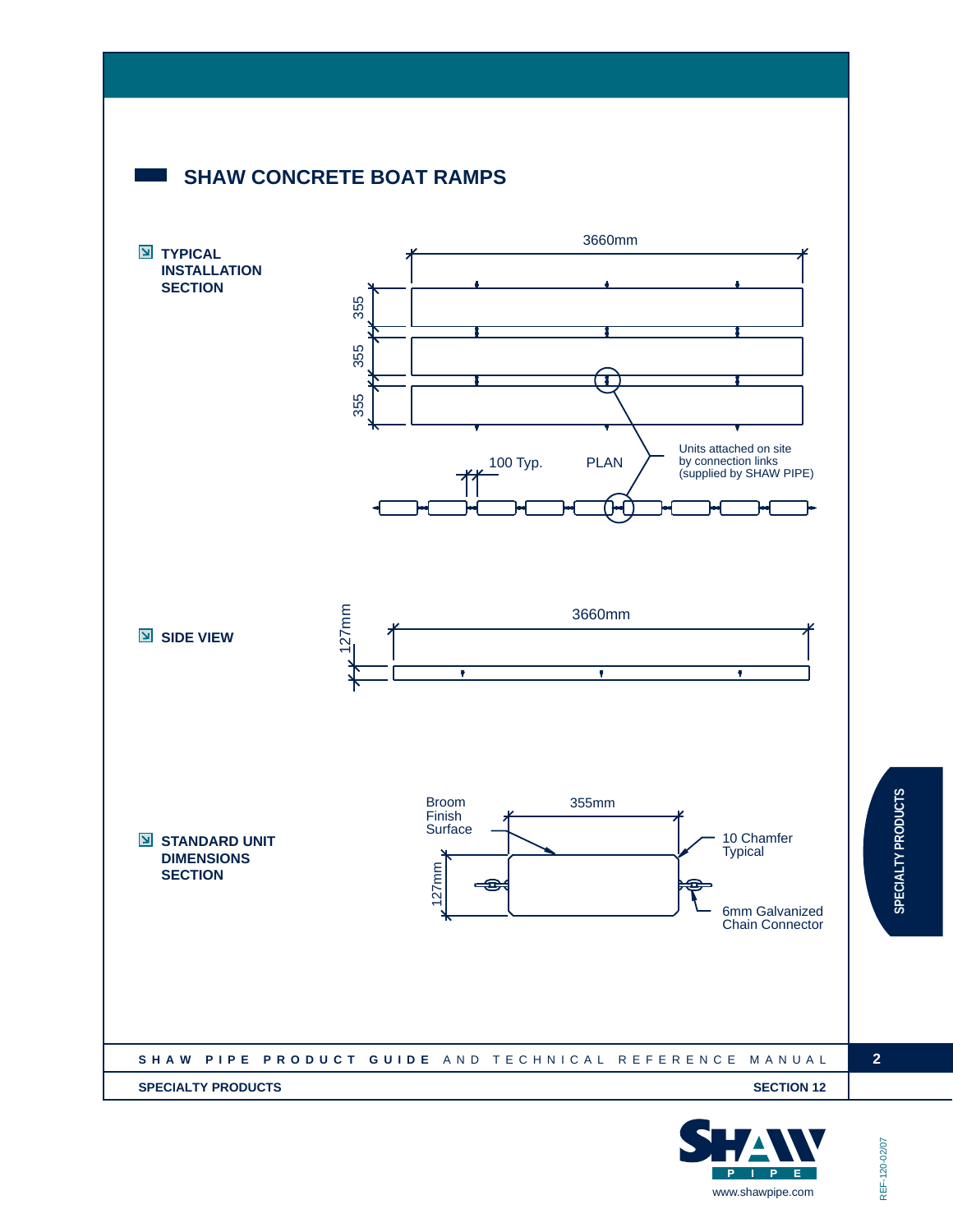

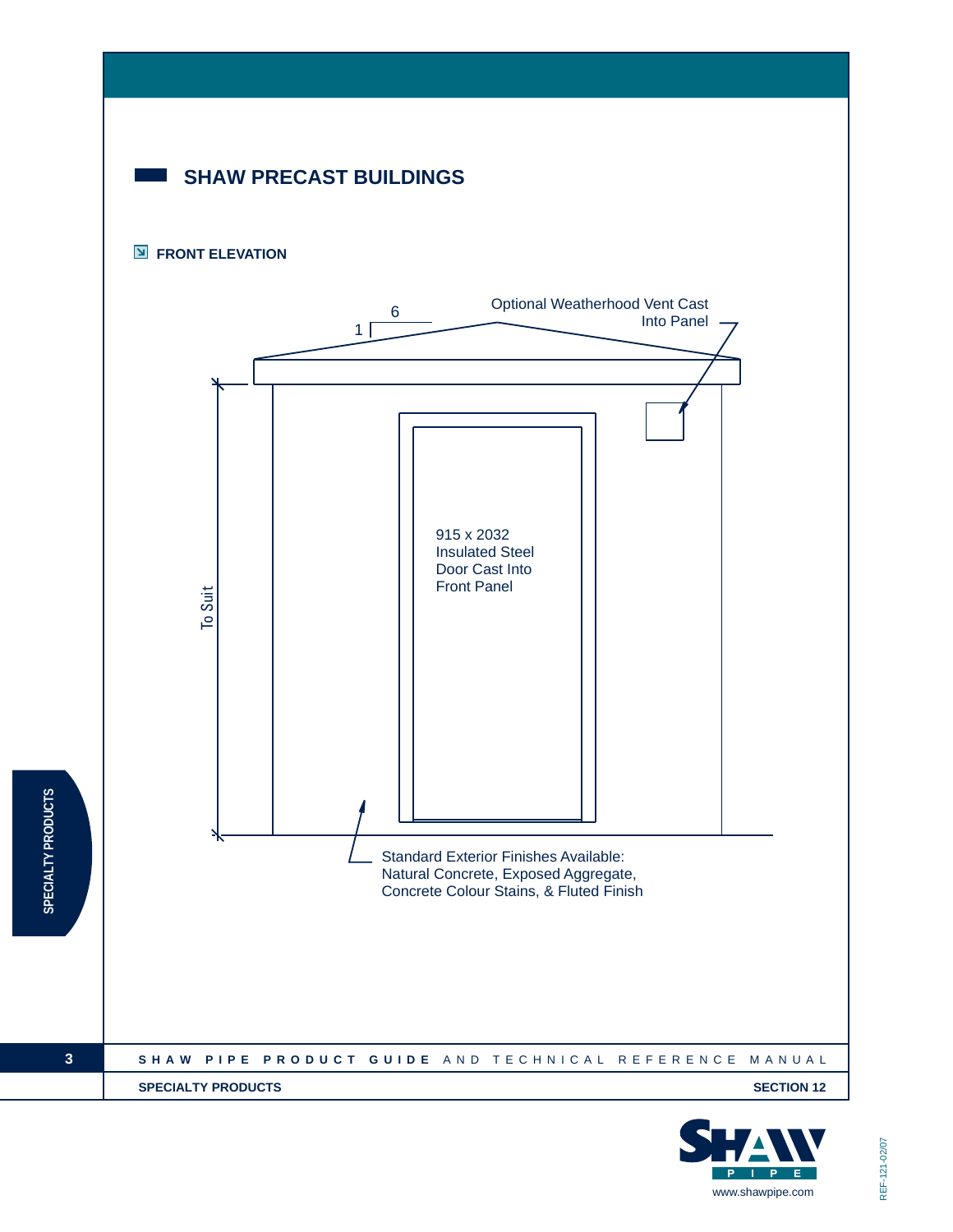# **SWITCHING CUBICAL**

#### **COVER PLAN**





**SPECIALTY PRODUCTS**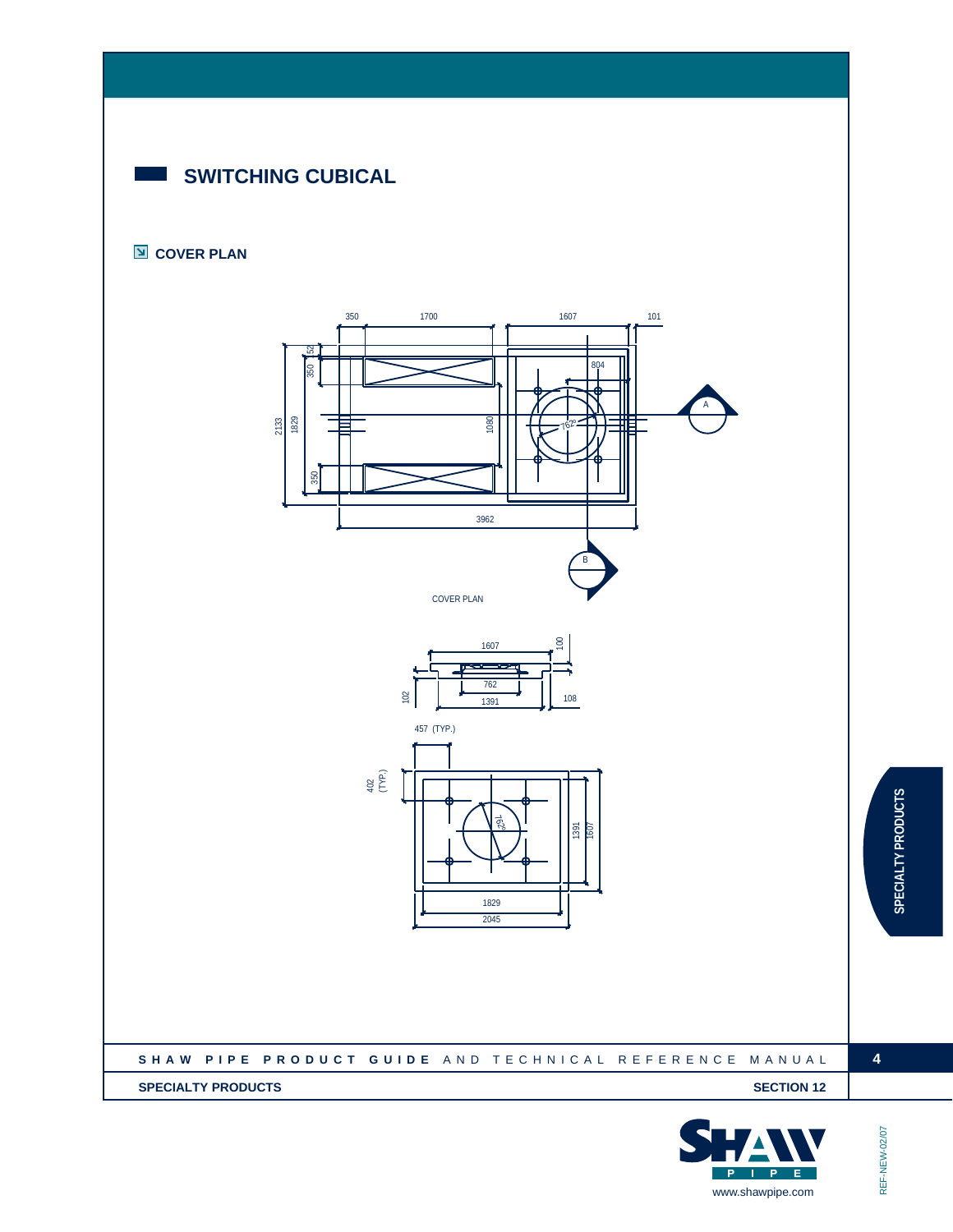

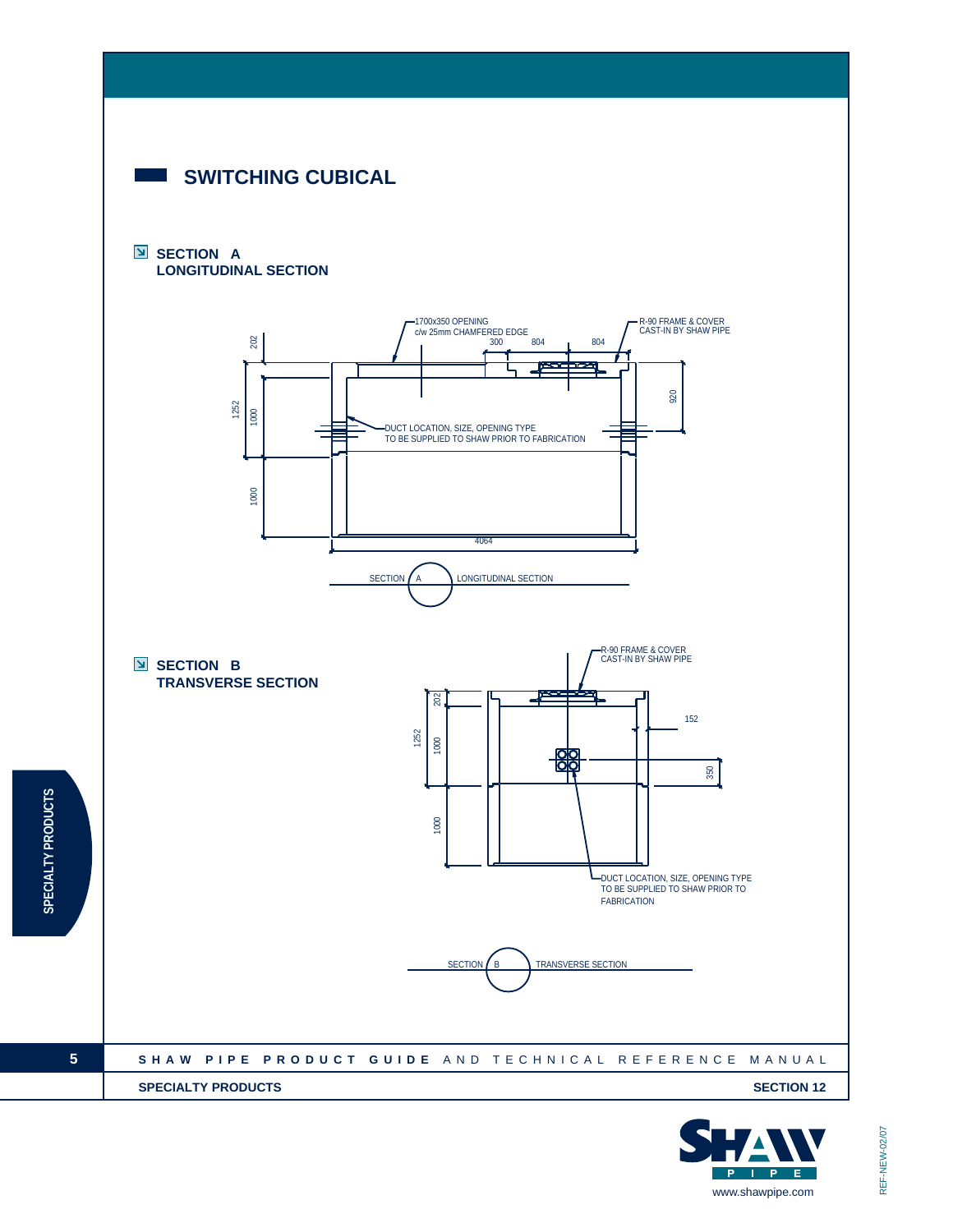

#### **PLAN /SECTION**



**FRONT/SIDE** 



| SHAW PIPE PRODUCT GUIDE AND TECHNICAL REFERENCE MANUAL |  |
|--------------------------------------------------------|--|
| <b>SPECIALTY PRODUCTS</b><br><b>SECTION 12</b>         |  |
|                                                        |  |



REF-NEW-11/09

REF-NEW-11/09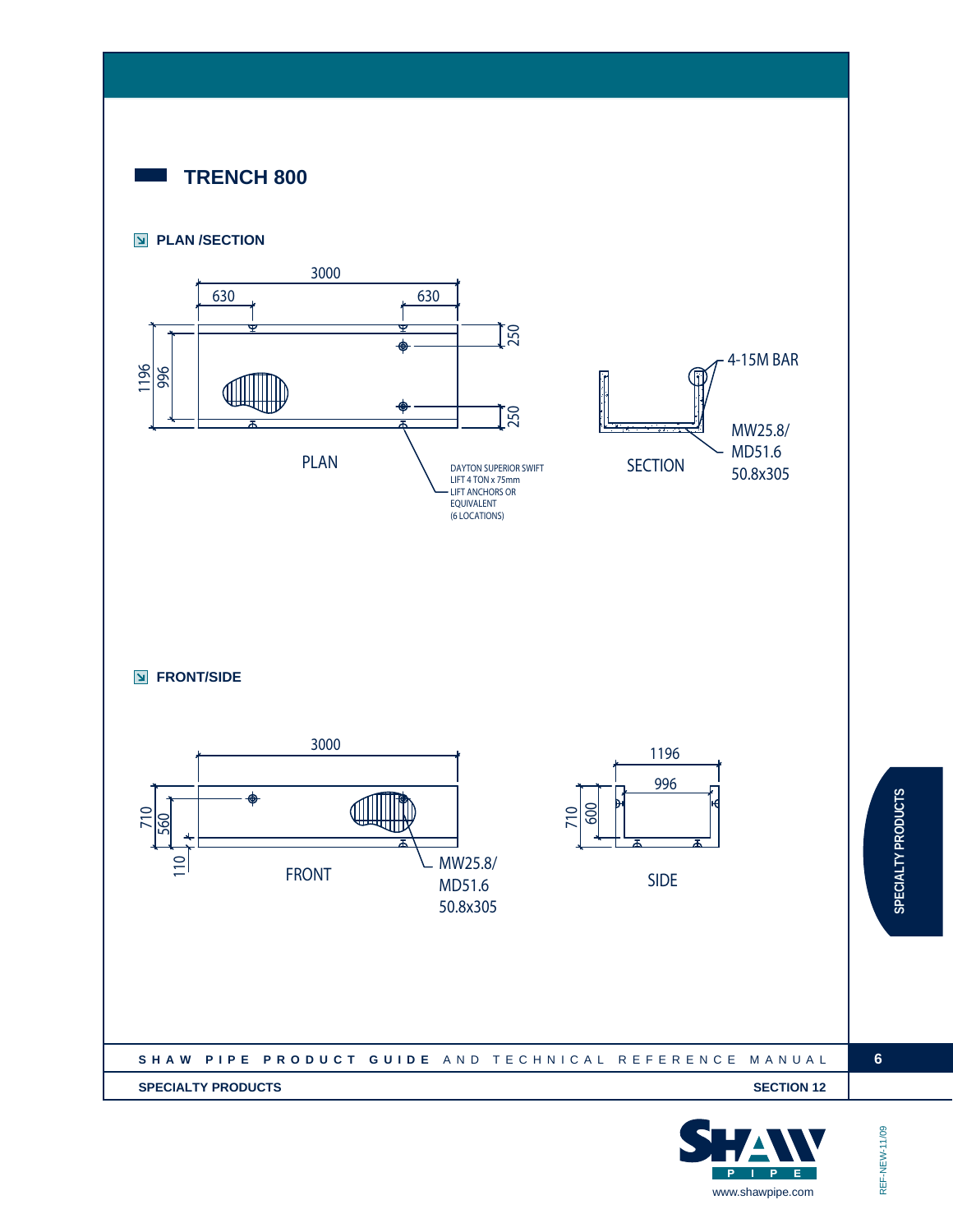

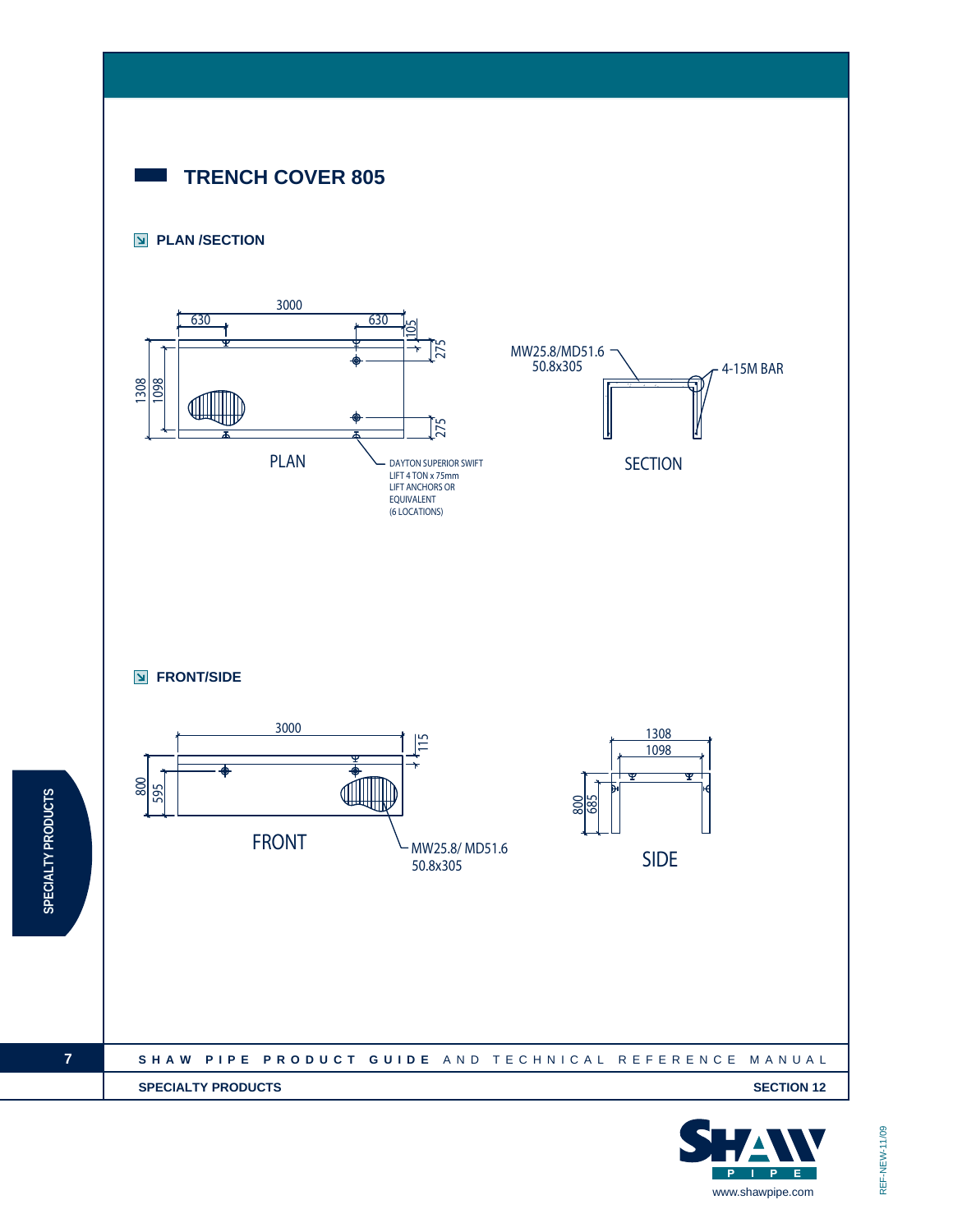



REF-NOV/09 REF-NOV/09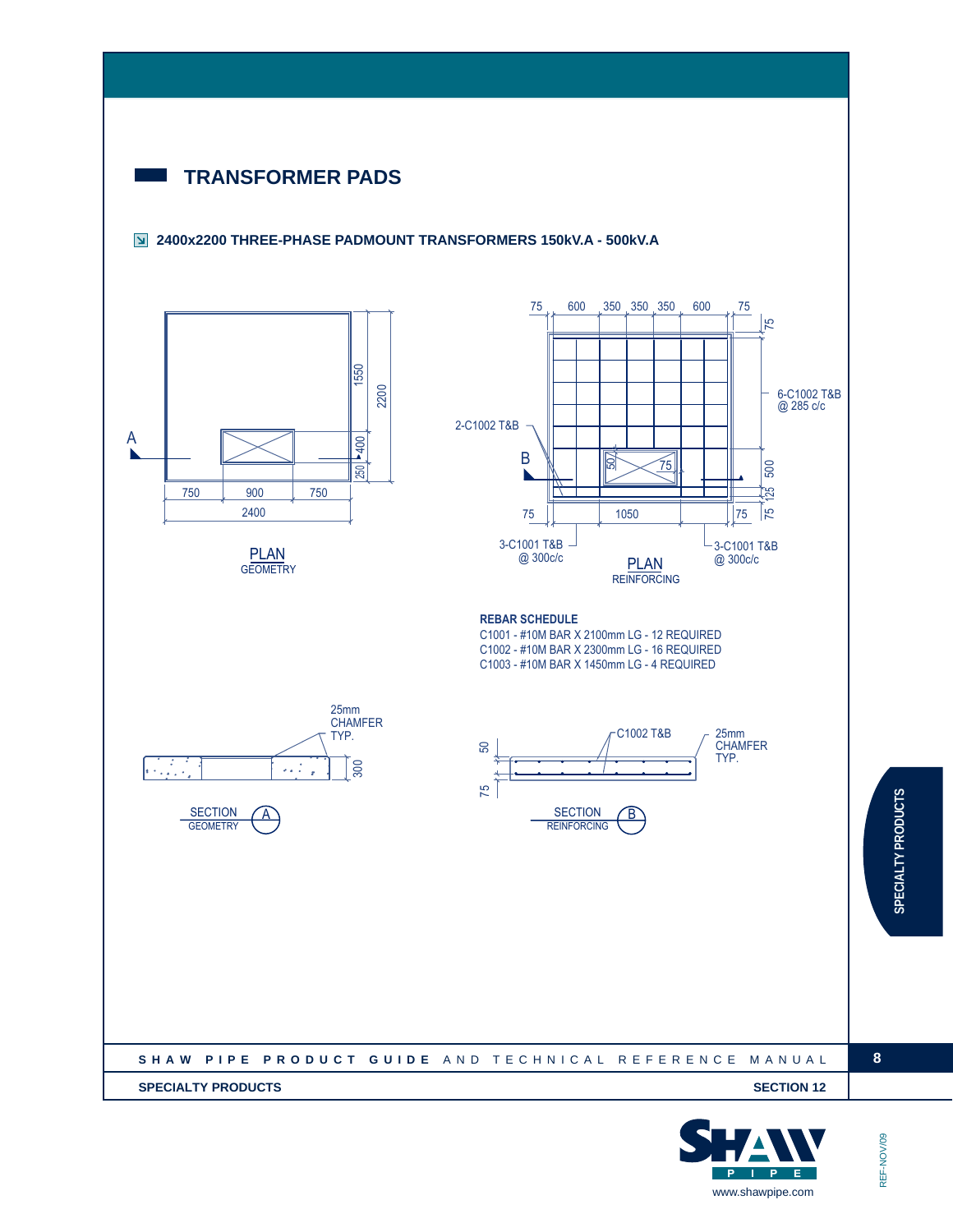### **TRANSFORMER PADS**

**SPECIALTY PRODUCTS**

SPECIALTY PRODUCTS

**9**







www.shawpipe.com

**P** E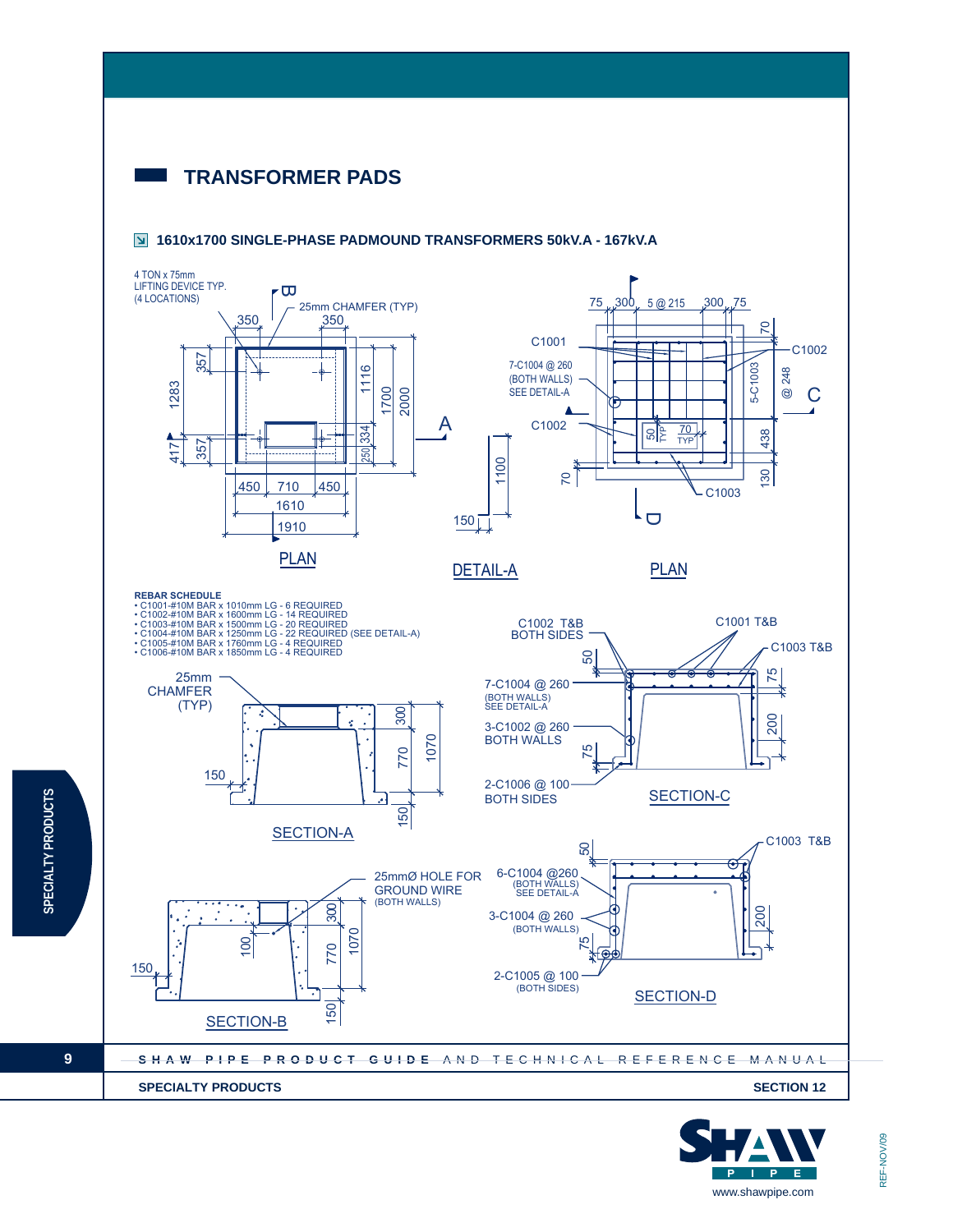# **TRANSFORMER PADS**

#### **2400x1820 TOP OF FIRE RESISTING BARRIER THREE-PHASE PAD MOUNT**





**10**

REF-NOV/09

REF-NOV/09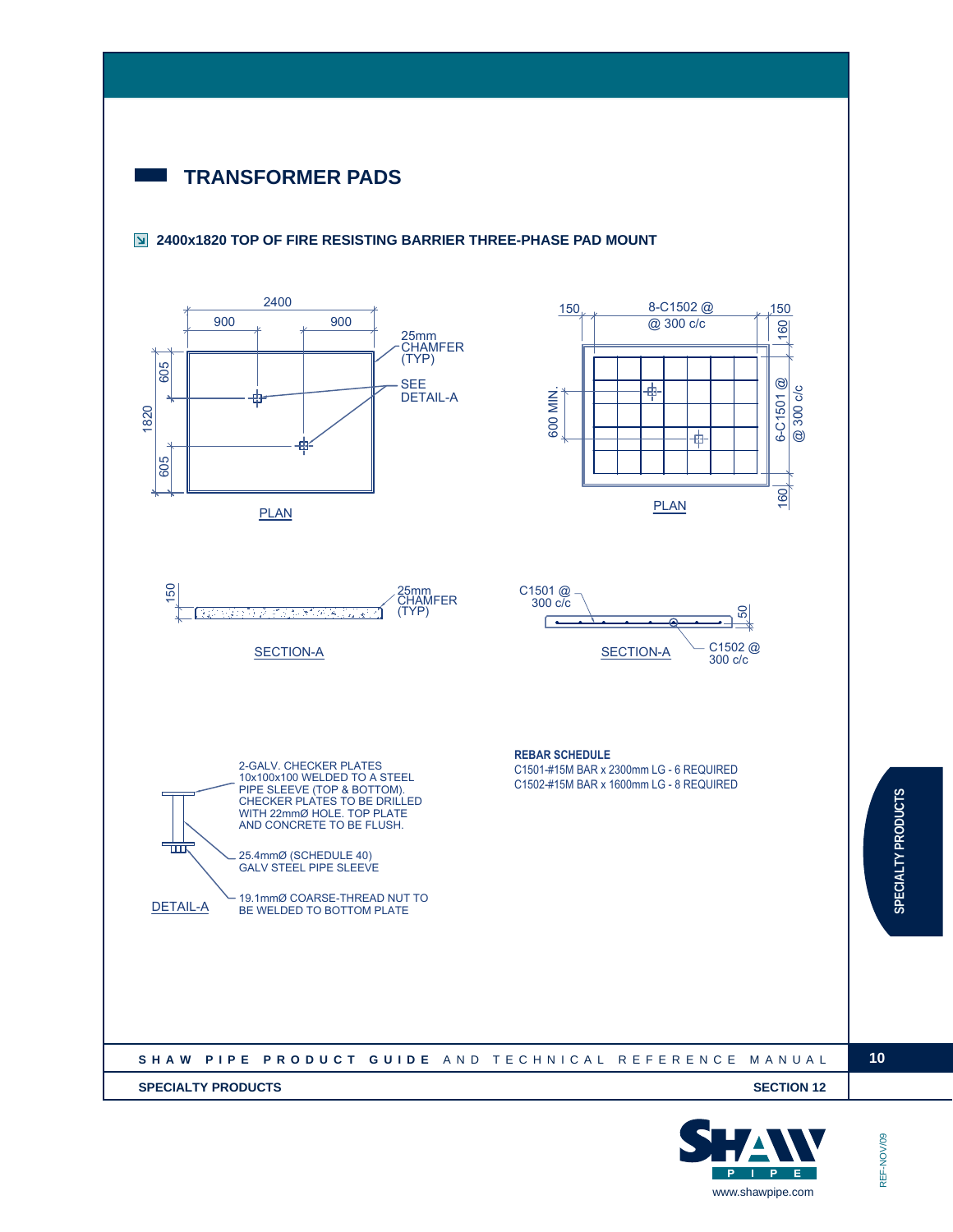



REF-NOV/09

REF-NOV/09

**11**

**SPECIALTY PRODUCTS**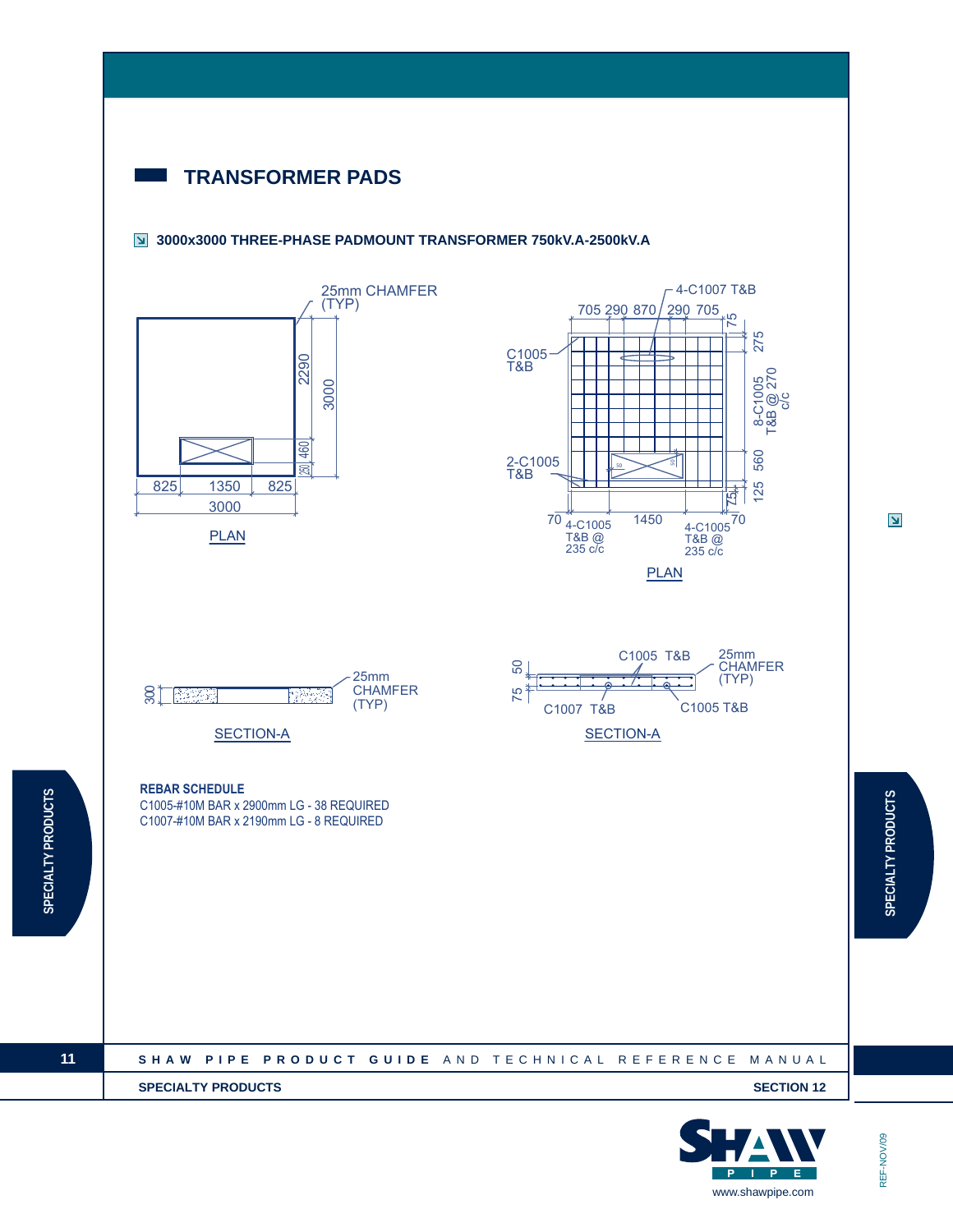# **TRANSFORMER PADS**

#### **3000x2720 TOP OF FIRE RESISTING BARRIER THREE-PHASE PADMOUNT TRANSFORMER 750kV.A-2500kV.A GENERAL ARRANGEMENT**









25.4mmØ (SCHEDULE 40) GALV STEEL PIPE SLEEVE

19.1mmØ COARSE-THREAD NUT TO DETAIL-A BE WELDED TO BOTTOM PLATE



100 15-C1502 @ 200 c/c 100

60

| SHAW PIPE PRODUCT GUIDE AND TECHNICAL REFERENCE MANUAL |  |
|--------------------------------------------------------|--|
| <b>SPECIALTY PRODUCTS</b><br><b>SECTION 12</b>         |  |
|                                                        |  |



# REF-NOV/09 REF-NOV/09

一世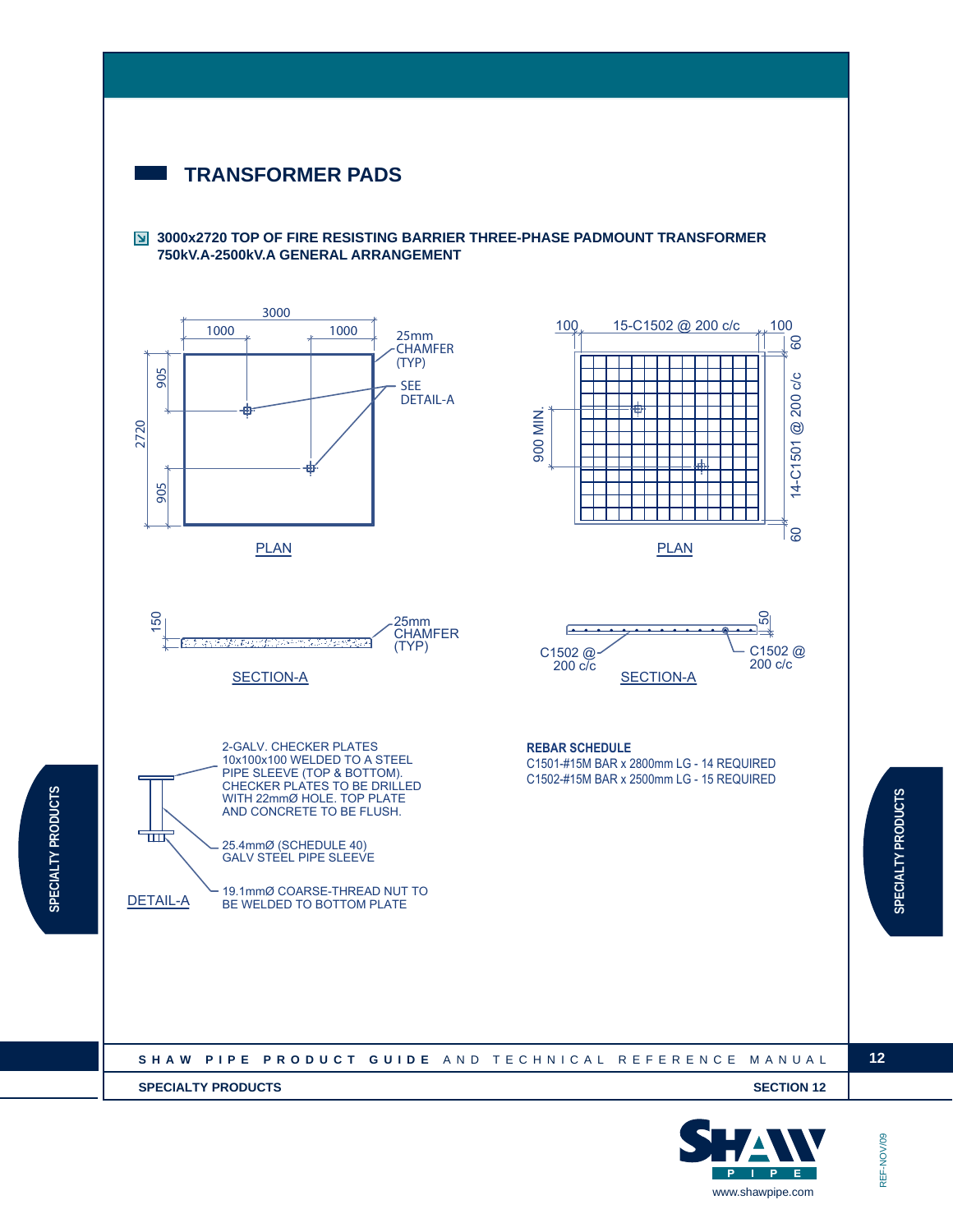

SPECIALTY PRODUCTS



REF-NOV/09

REF-NOV/09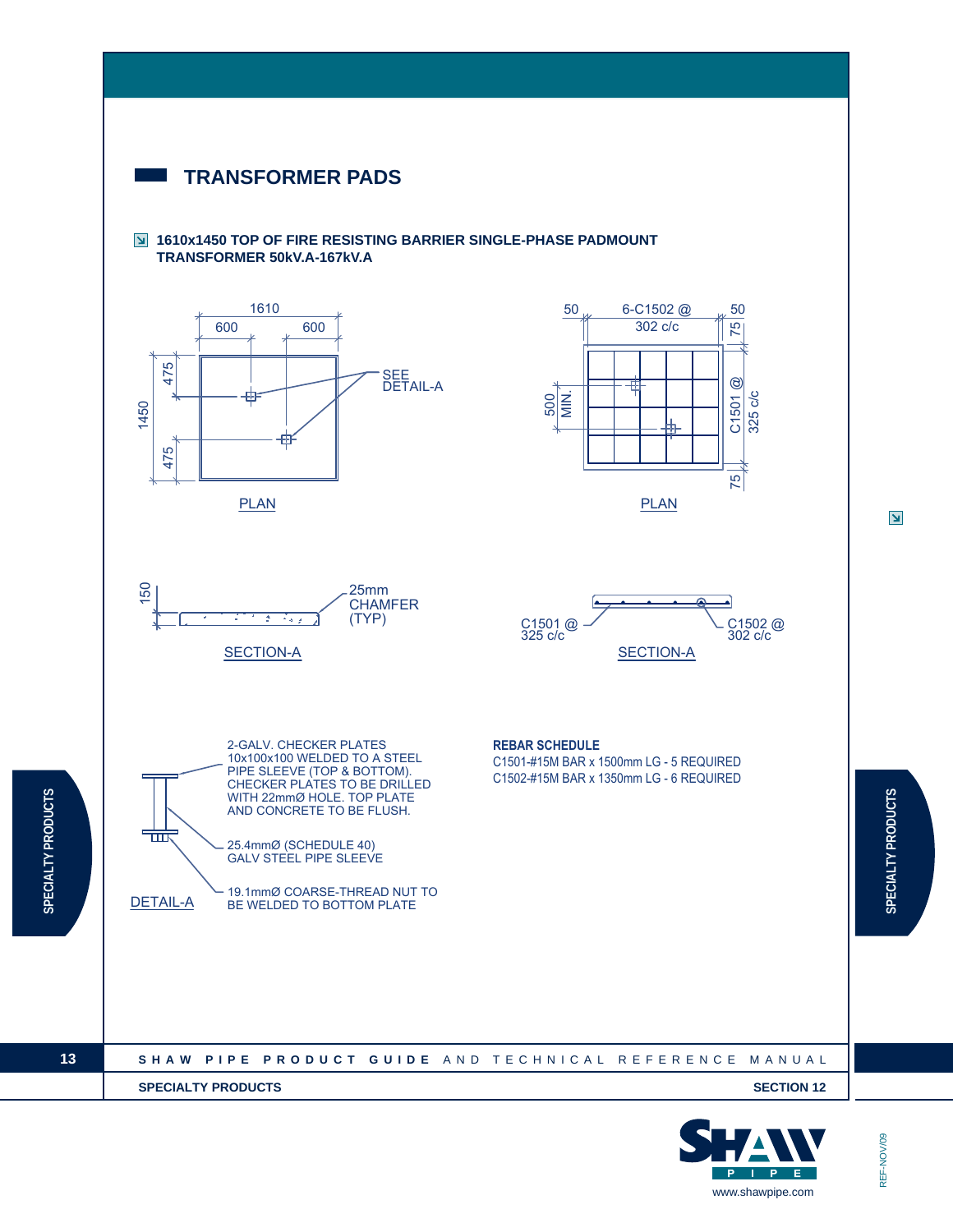

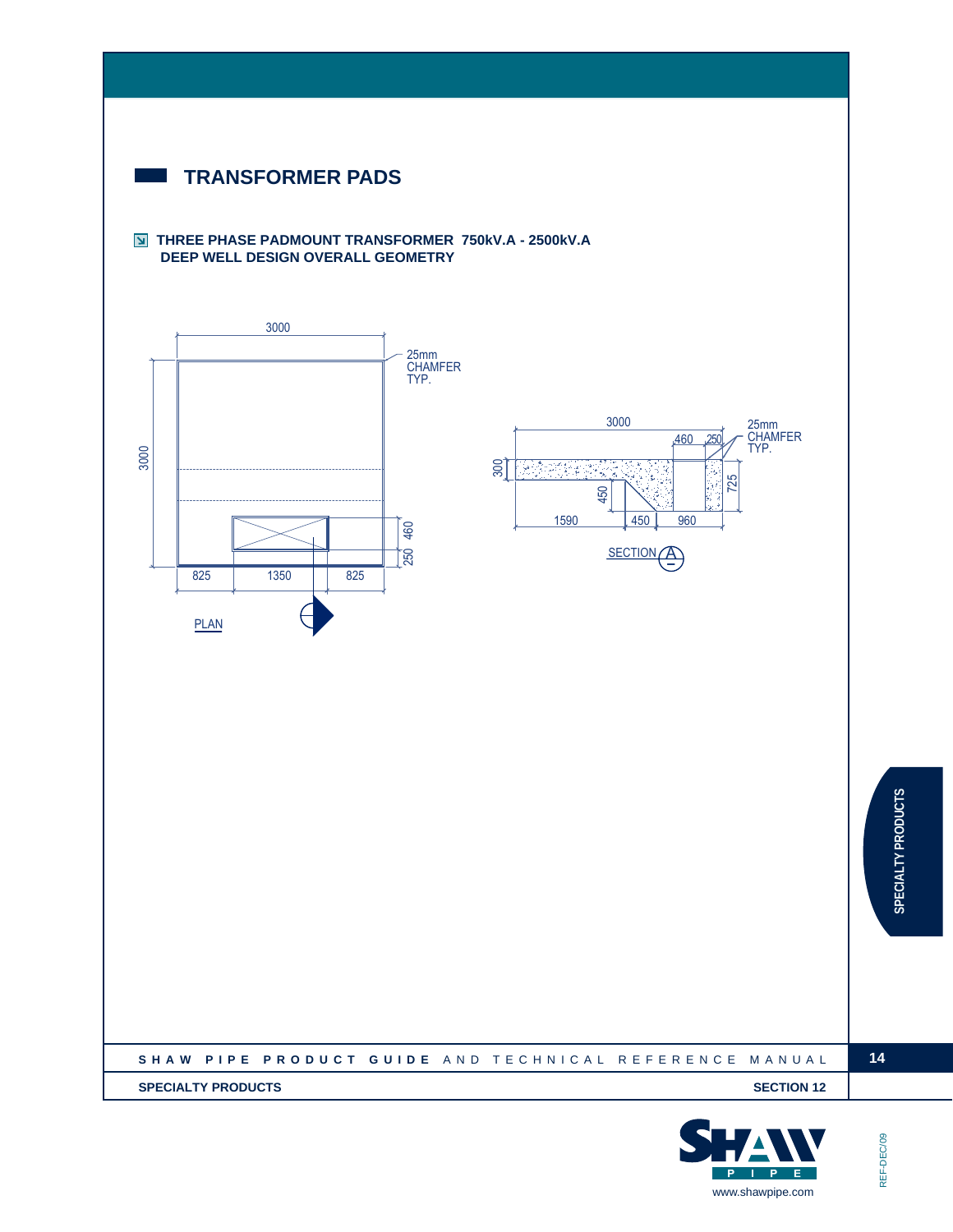

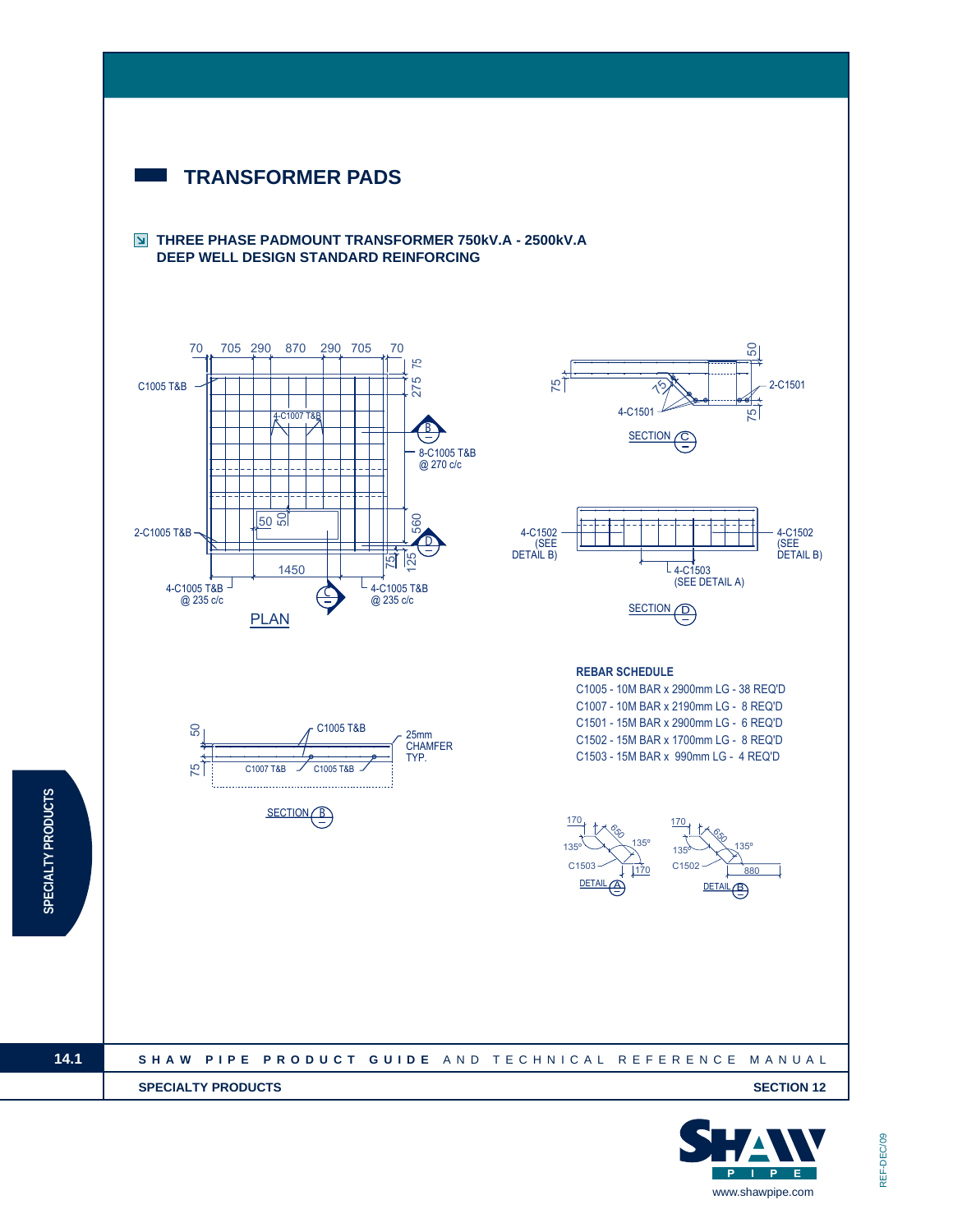

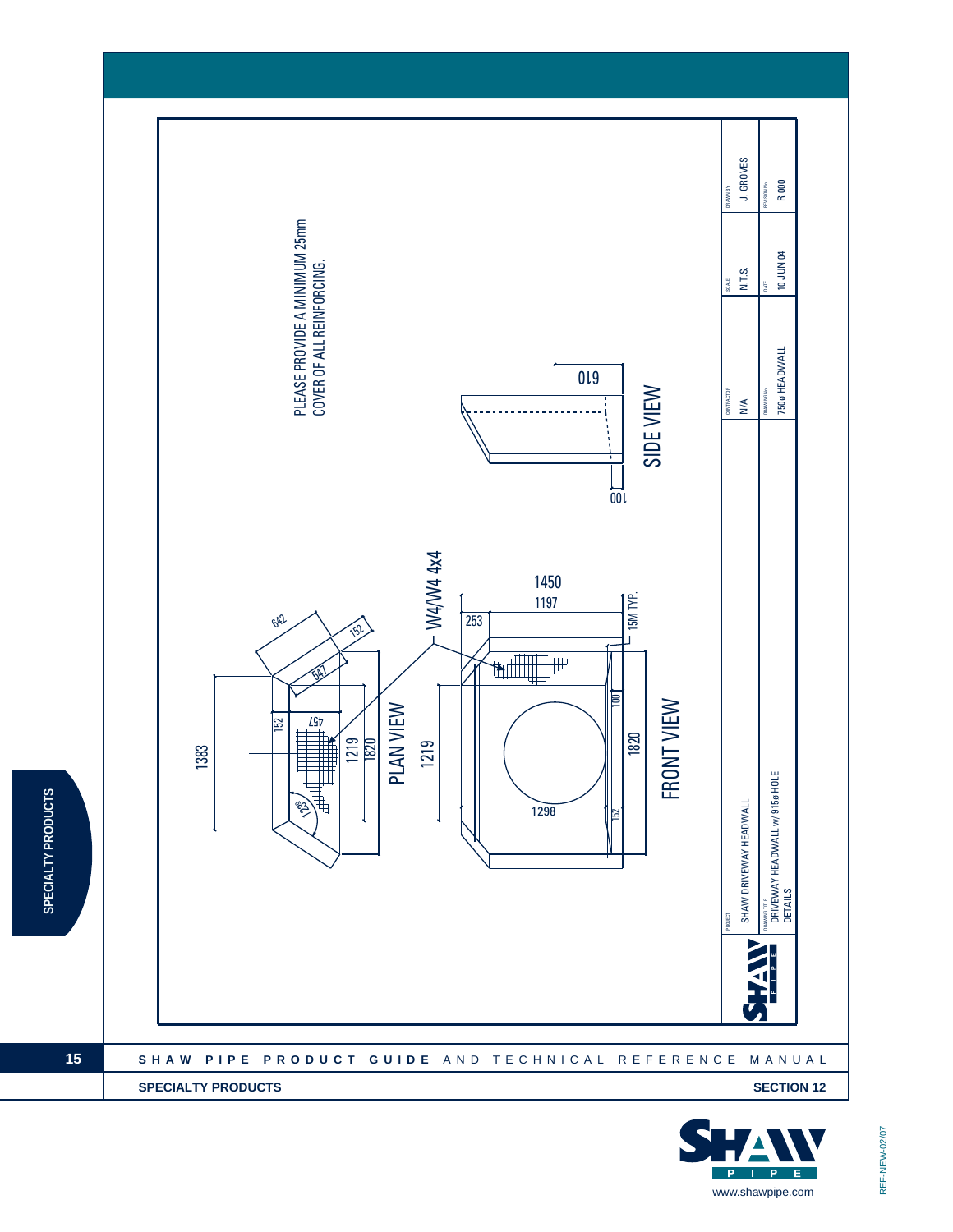

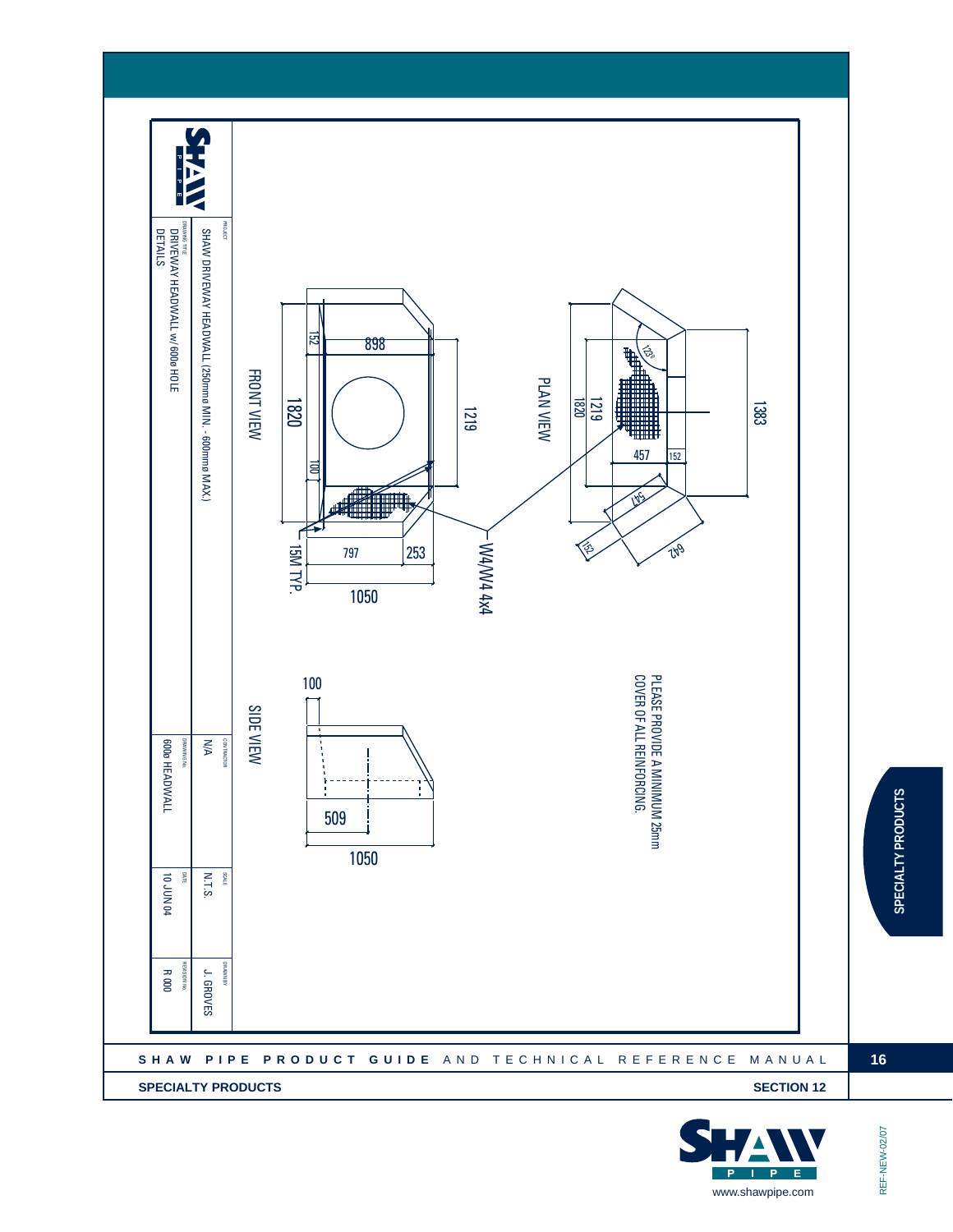

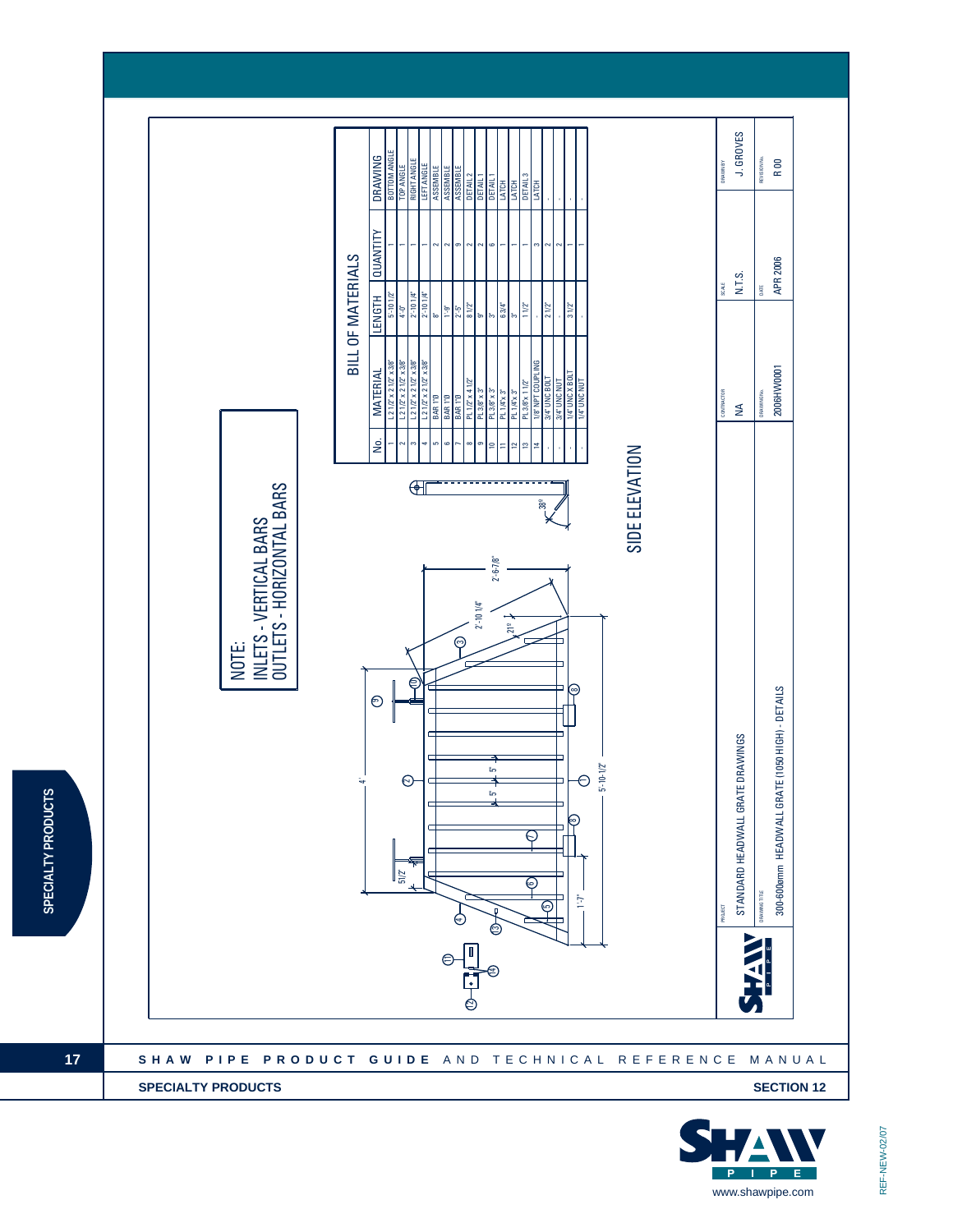

 $E$  $\overline{P}$  $\mathbf{P}$ www.shawpipe.com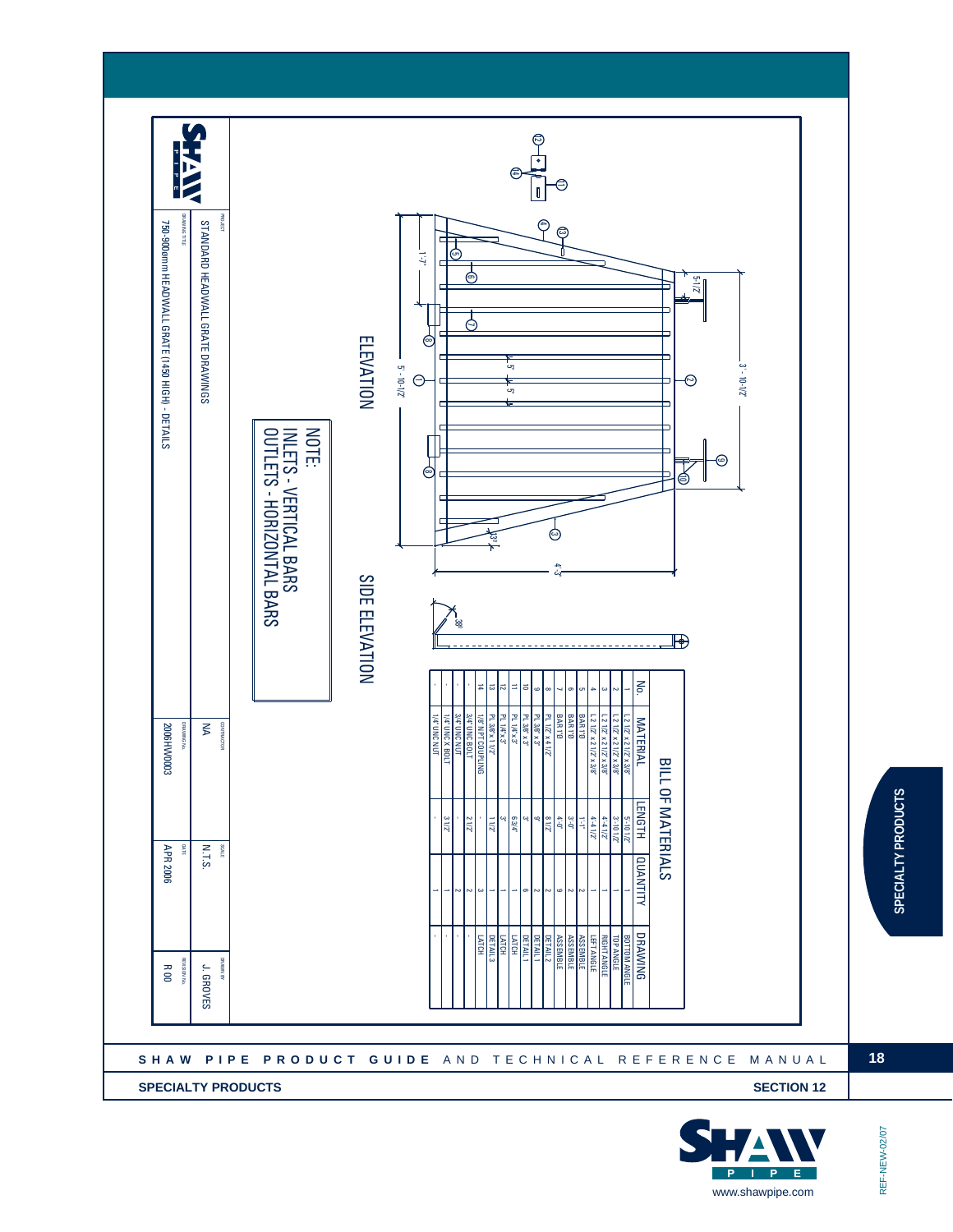

SPECIALTY PRODUCTS

**19**

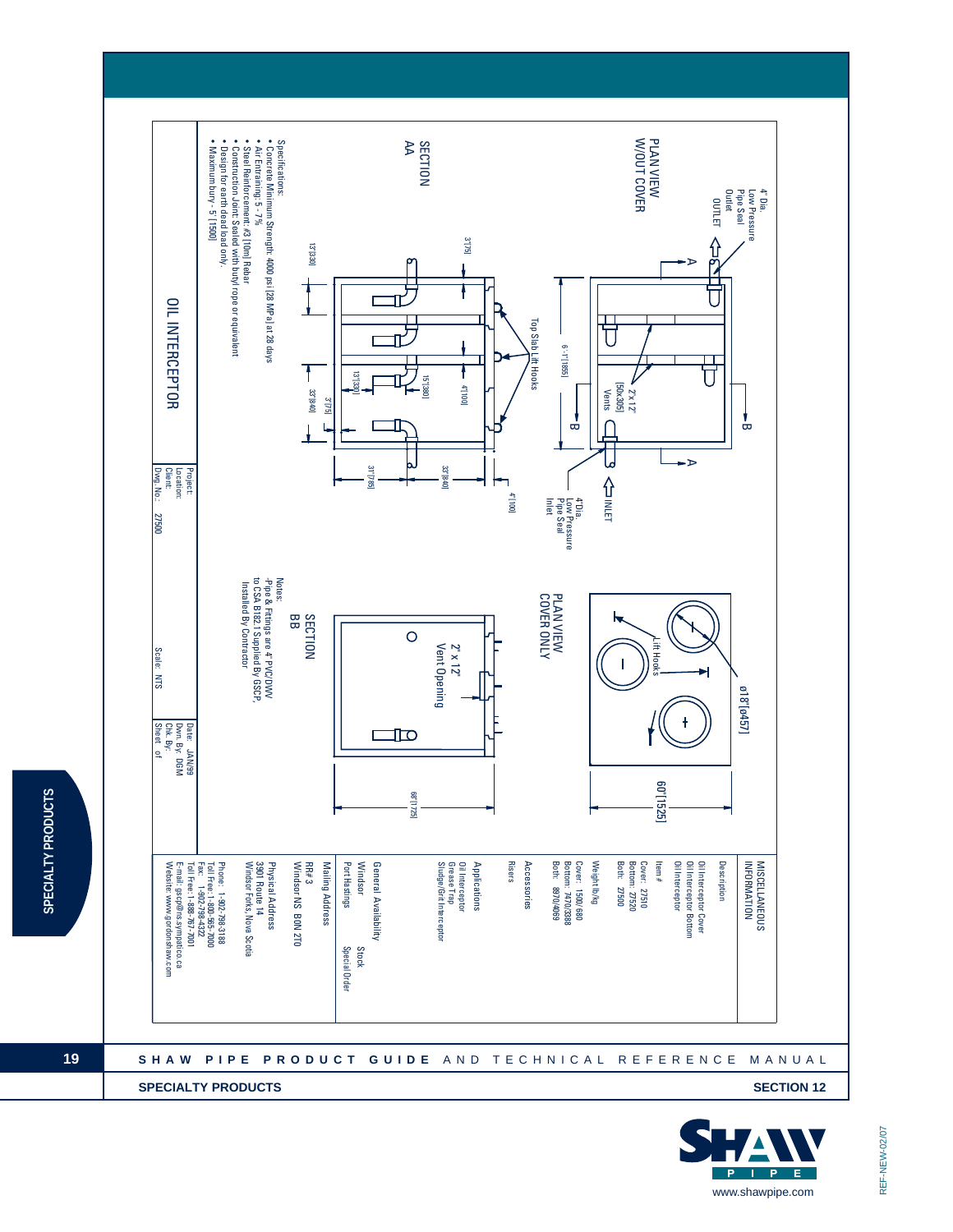

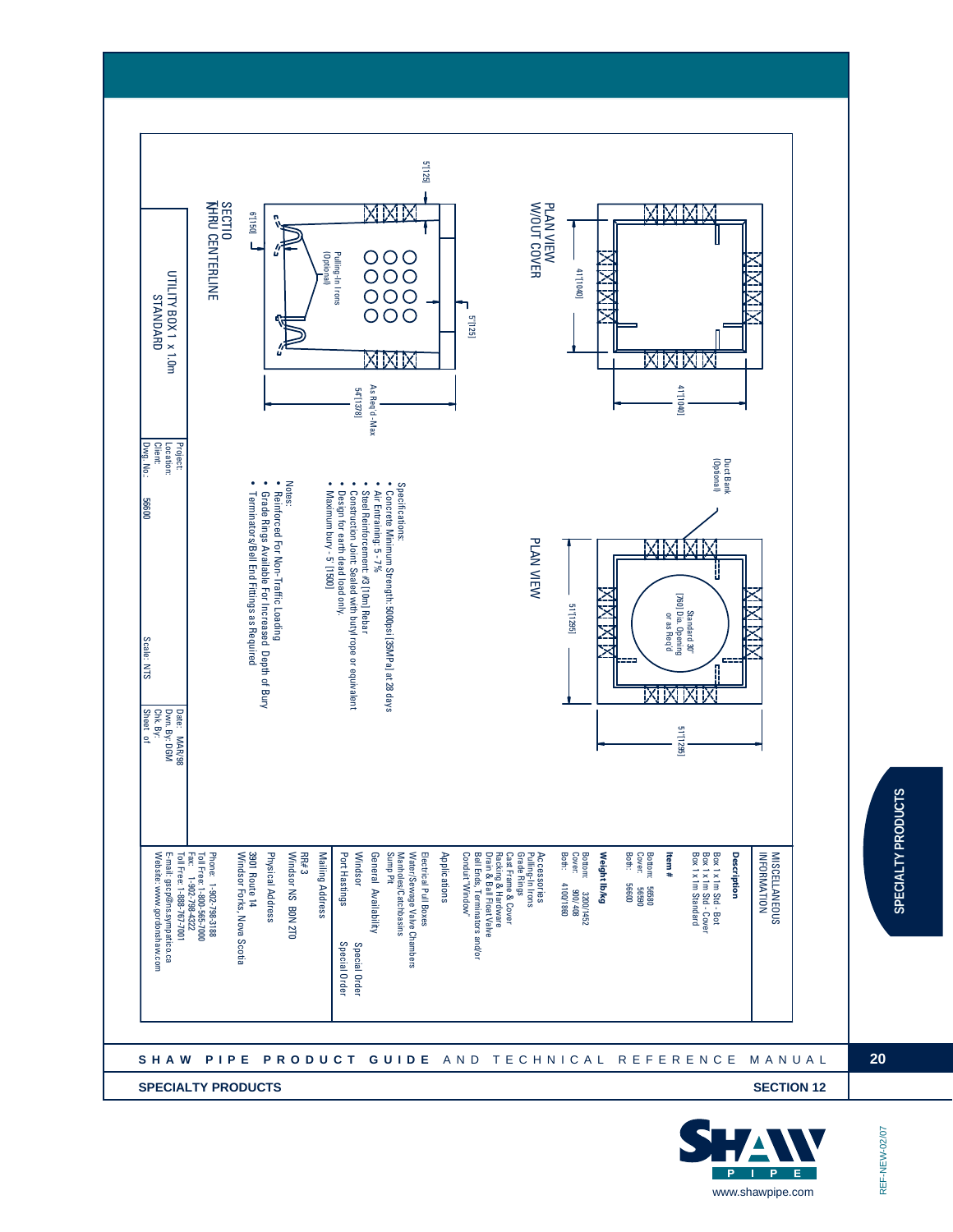

SPECIALTY PRODUCTS

**21**

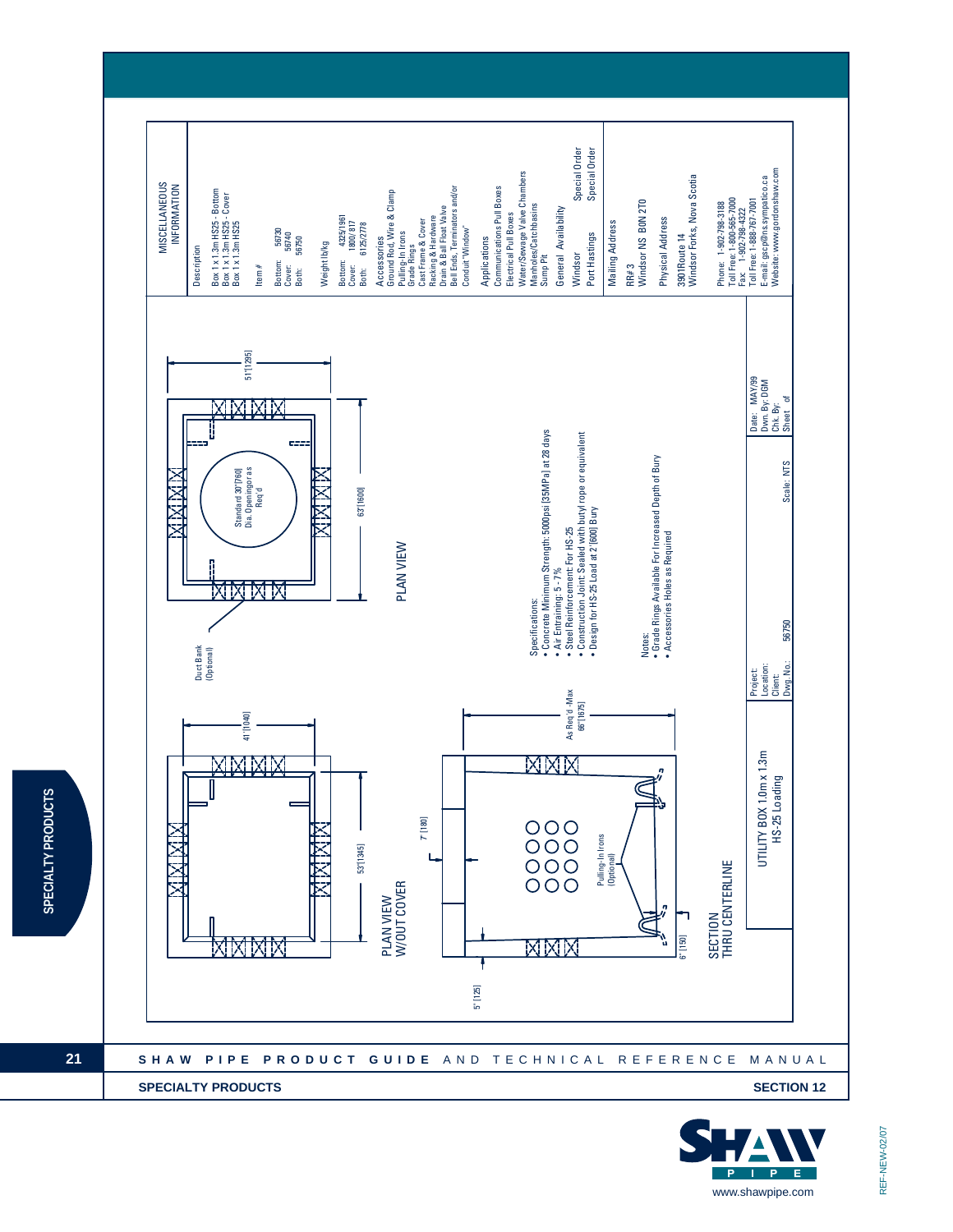

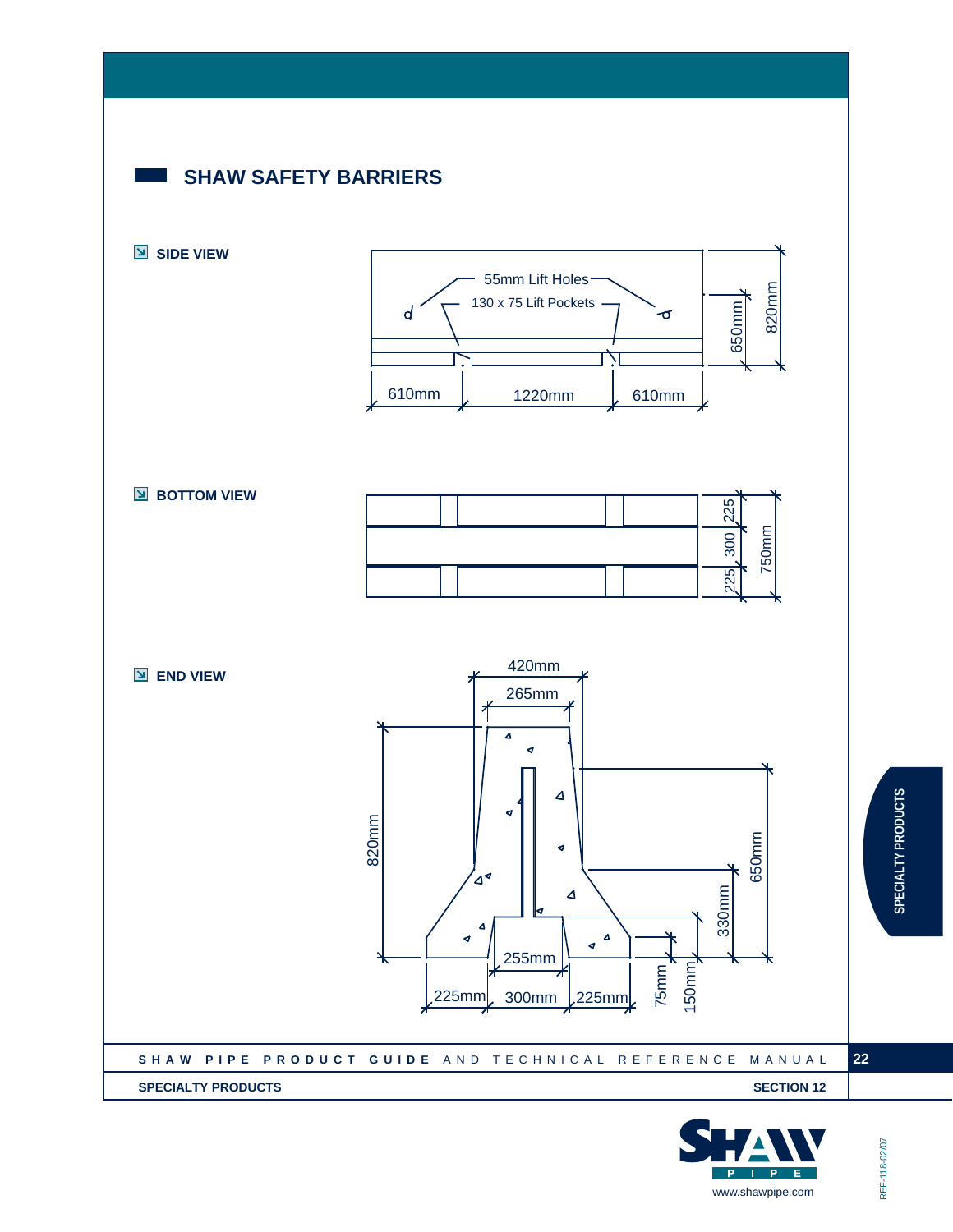# **SHAW TRAFFIC BARRIER**

**SPECIALTY PRODUCTS**



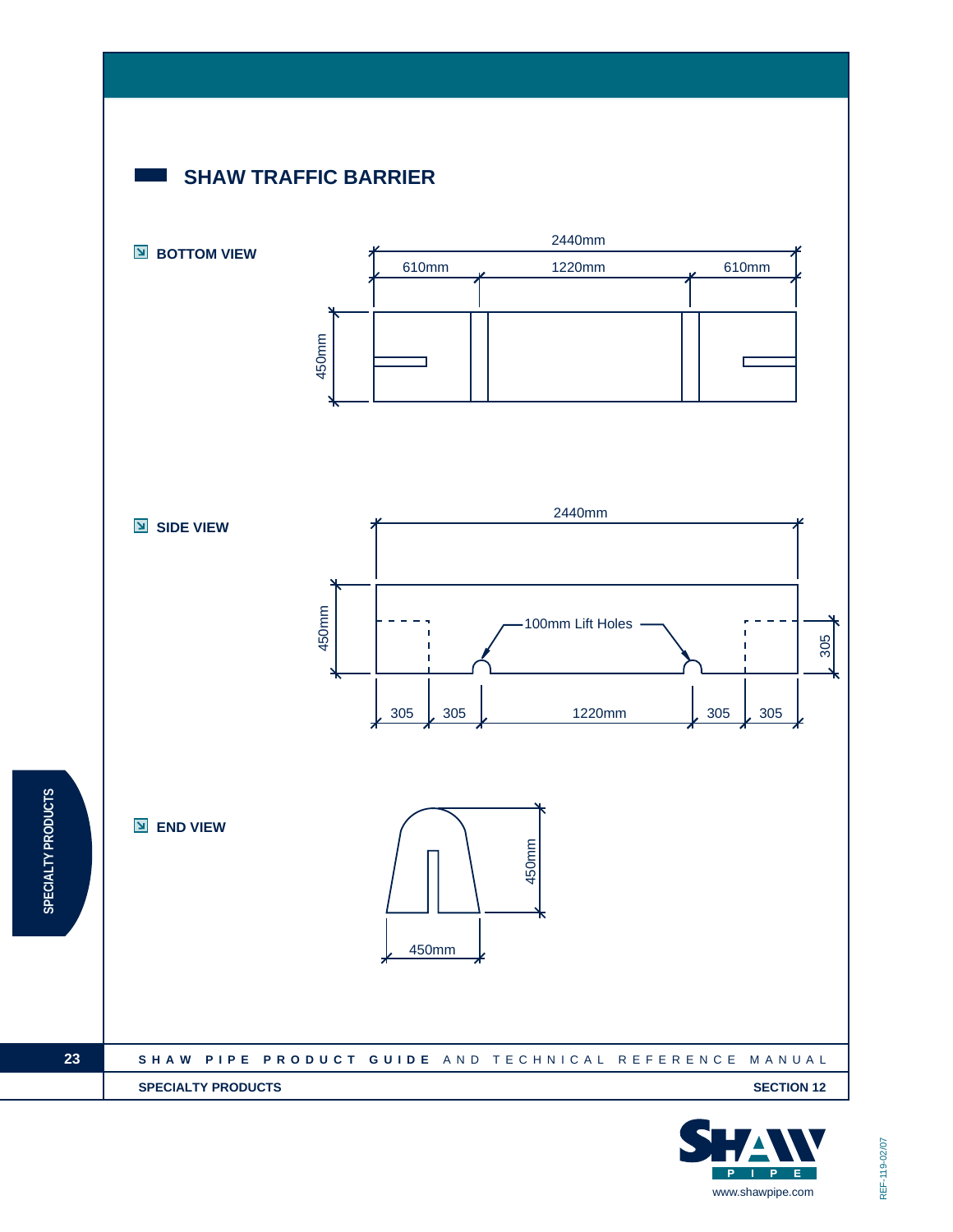



**24**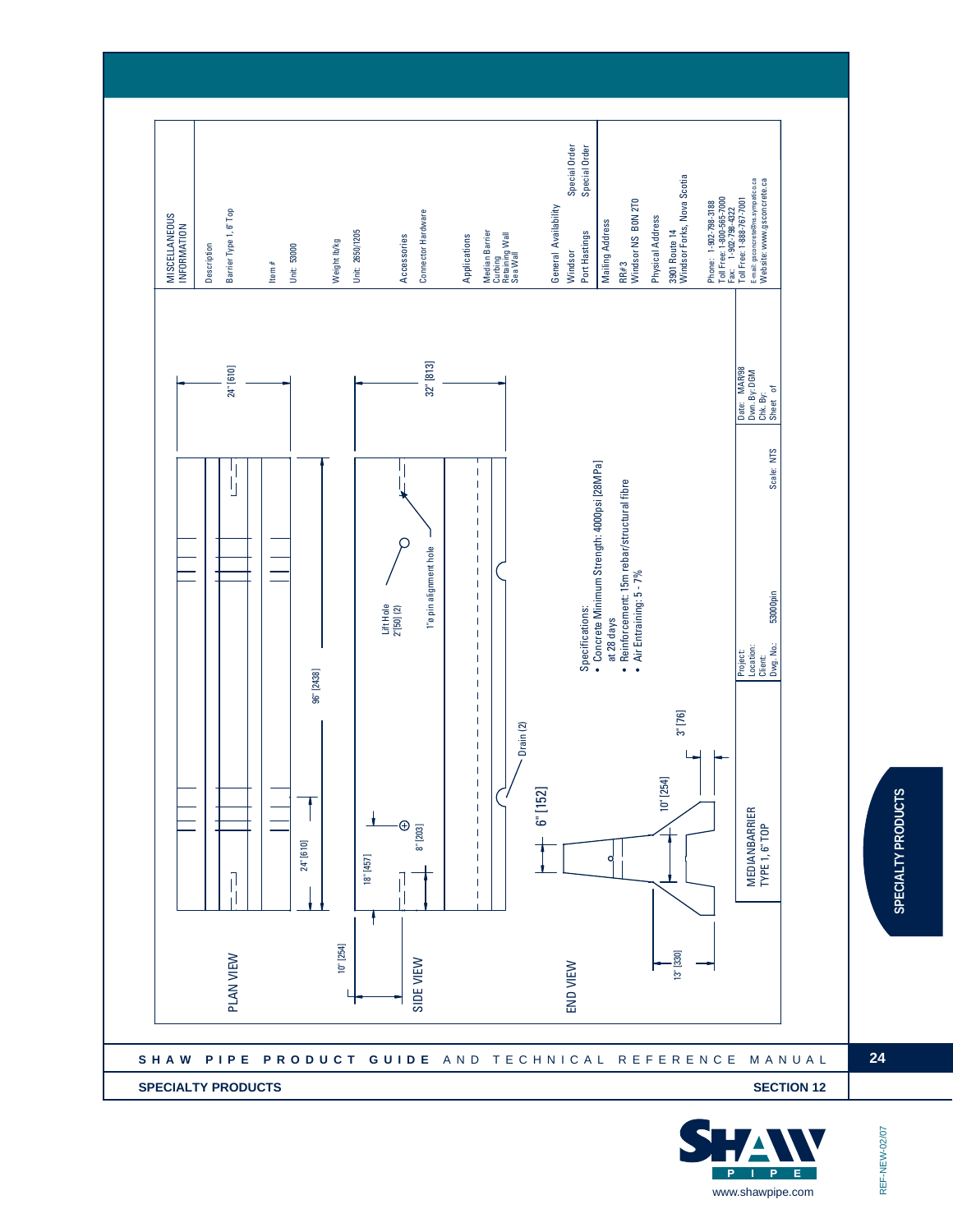

SPECIALTY PRODUCTS

**25**

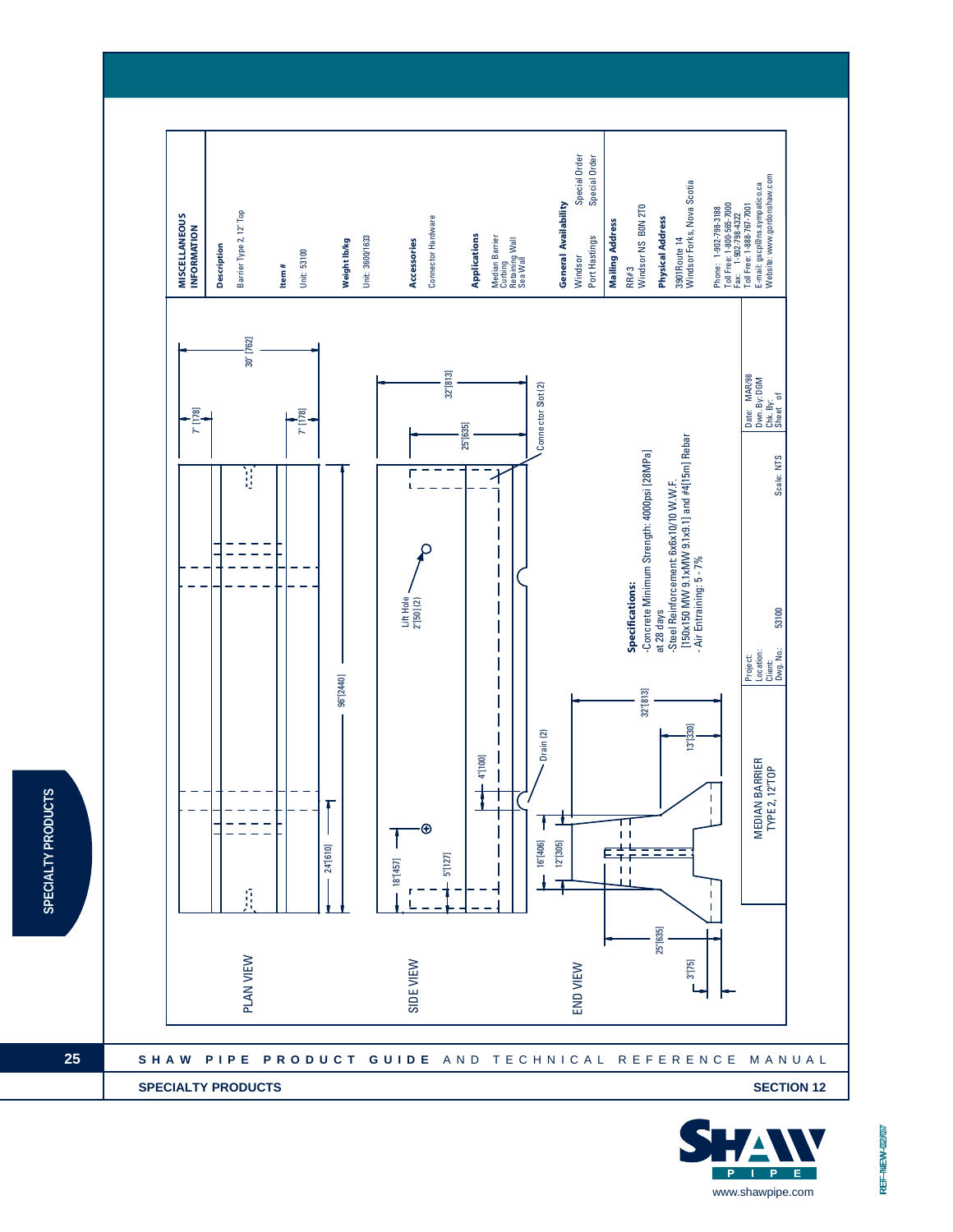



REF-NEW-01/07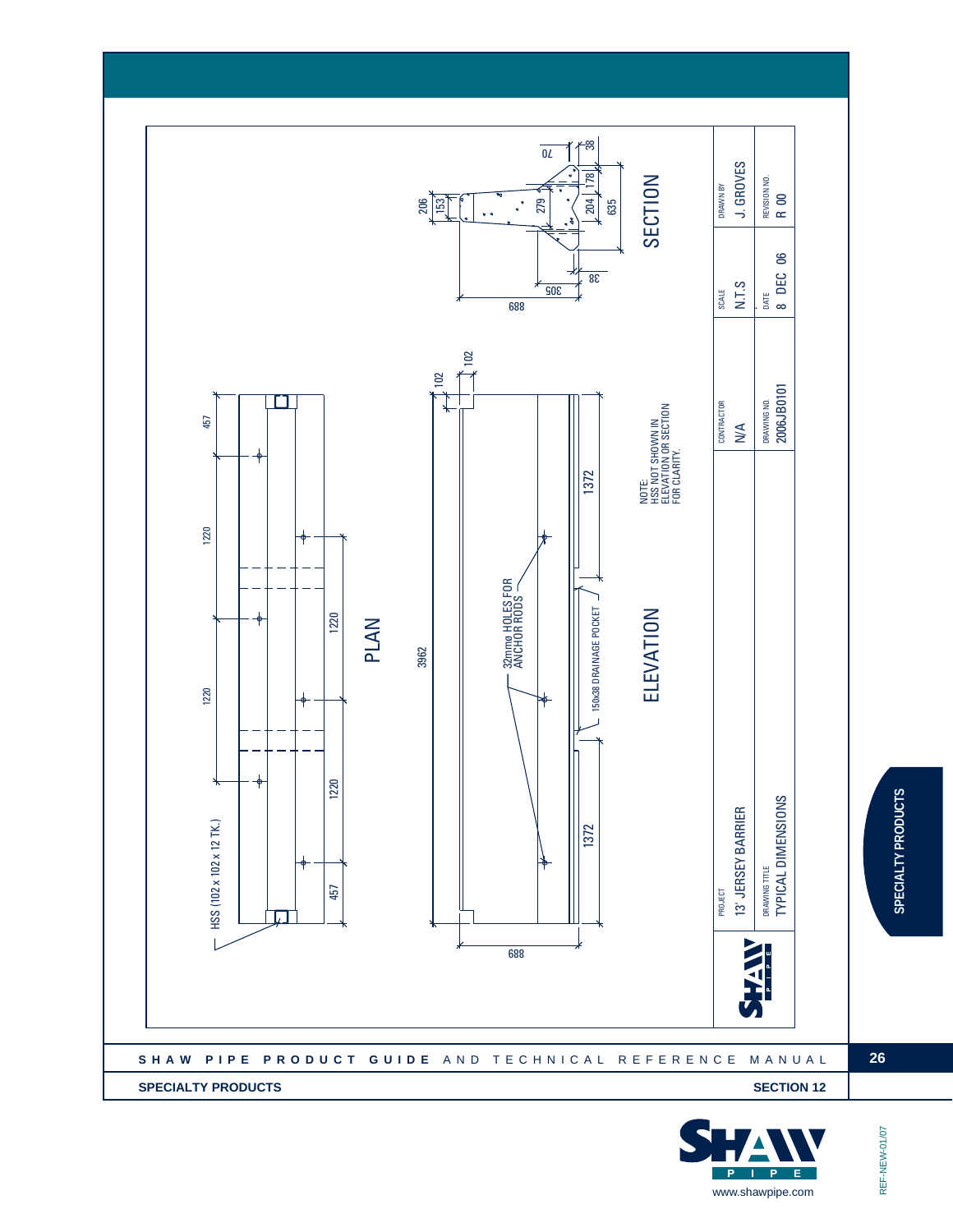

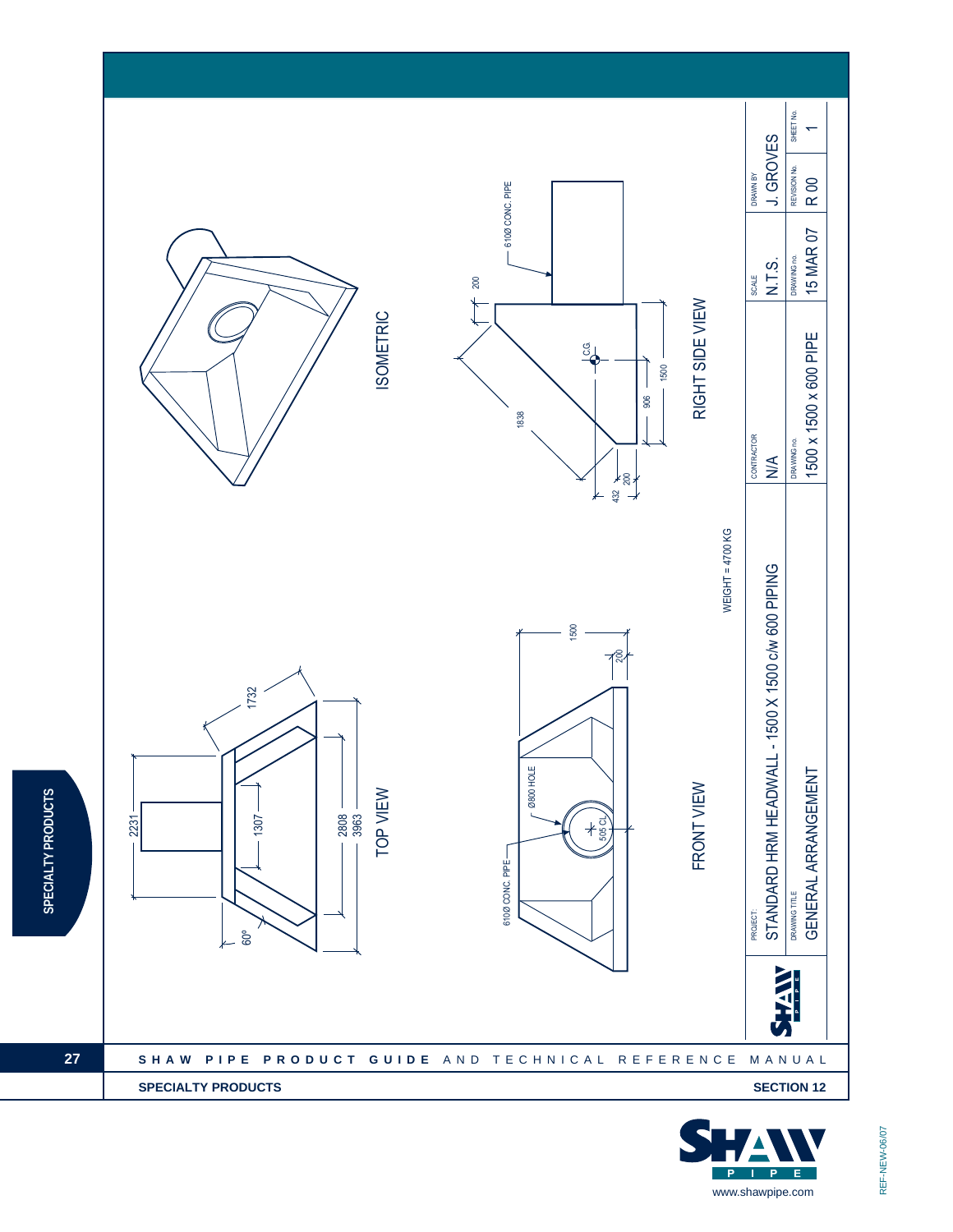

 $\mathbf{p}$  $\overline{P}$ E www.shawpipe.com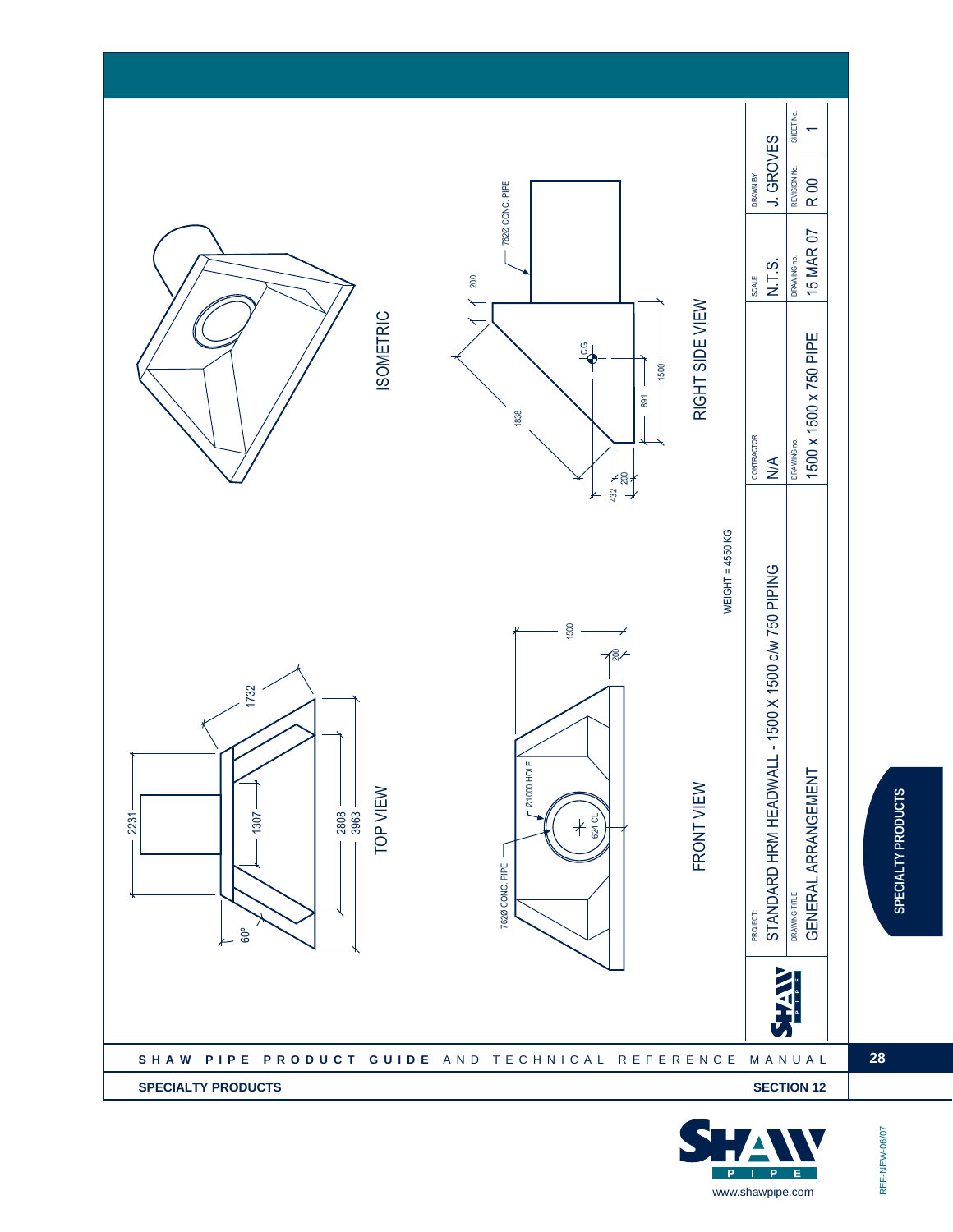

SPECIALTY PRODUCTS

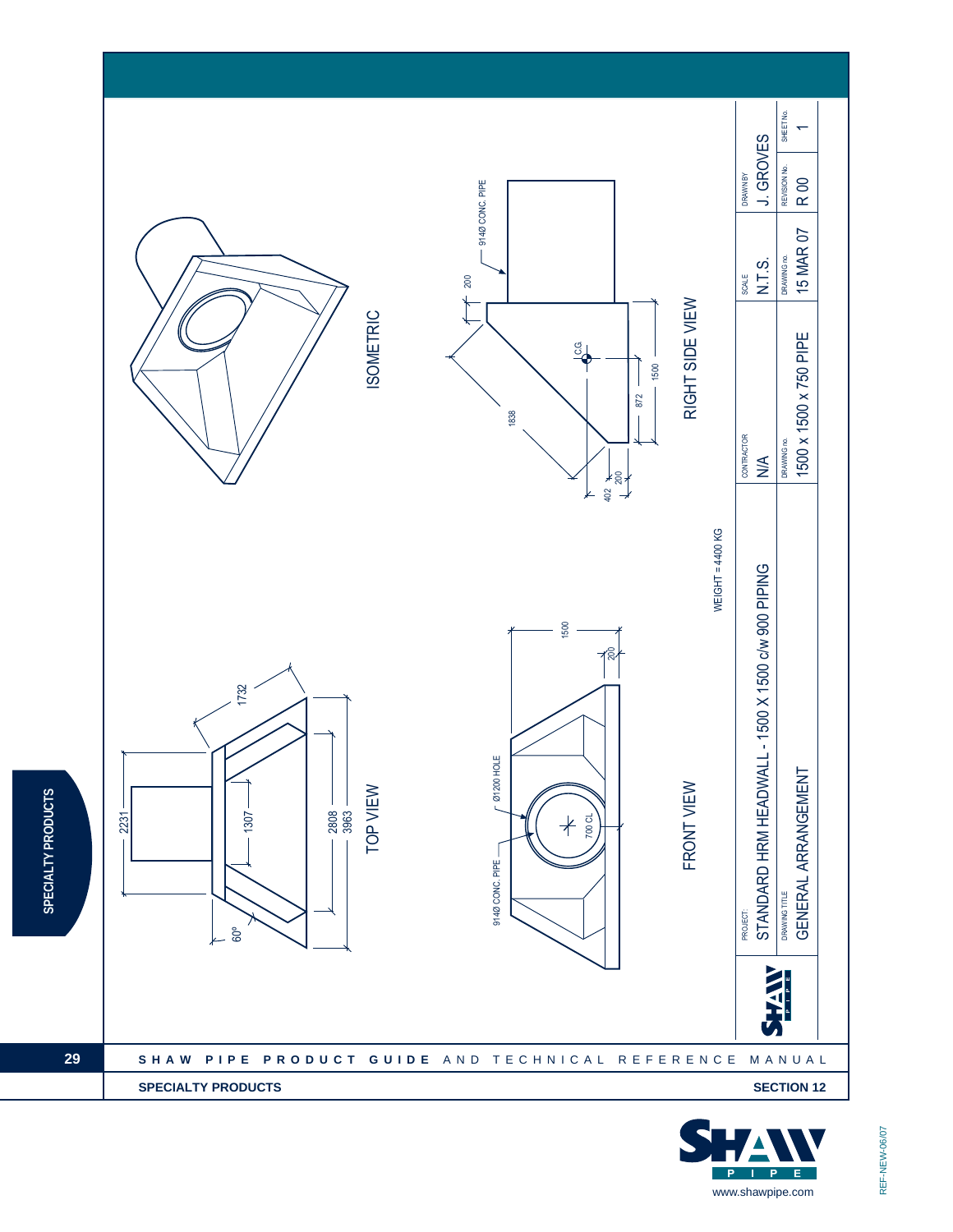

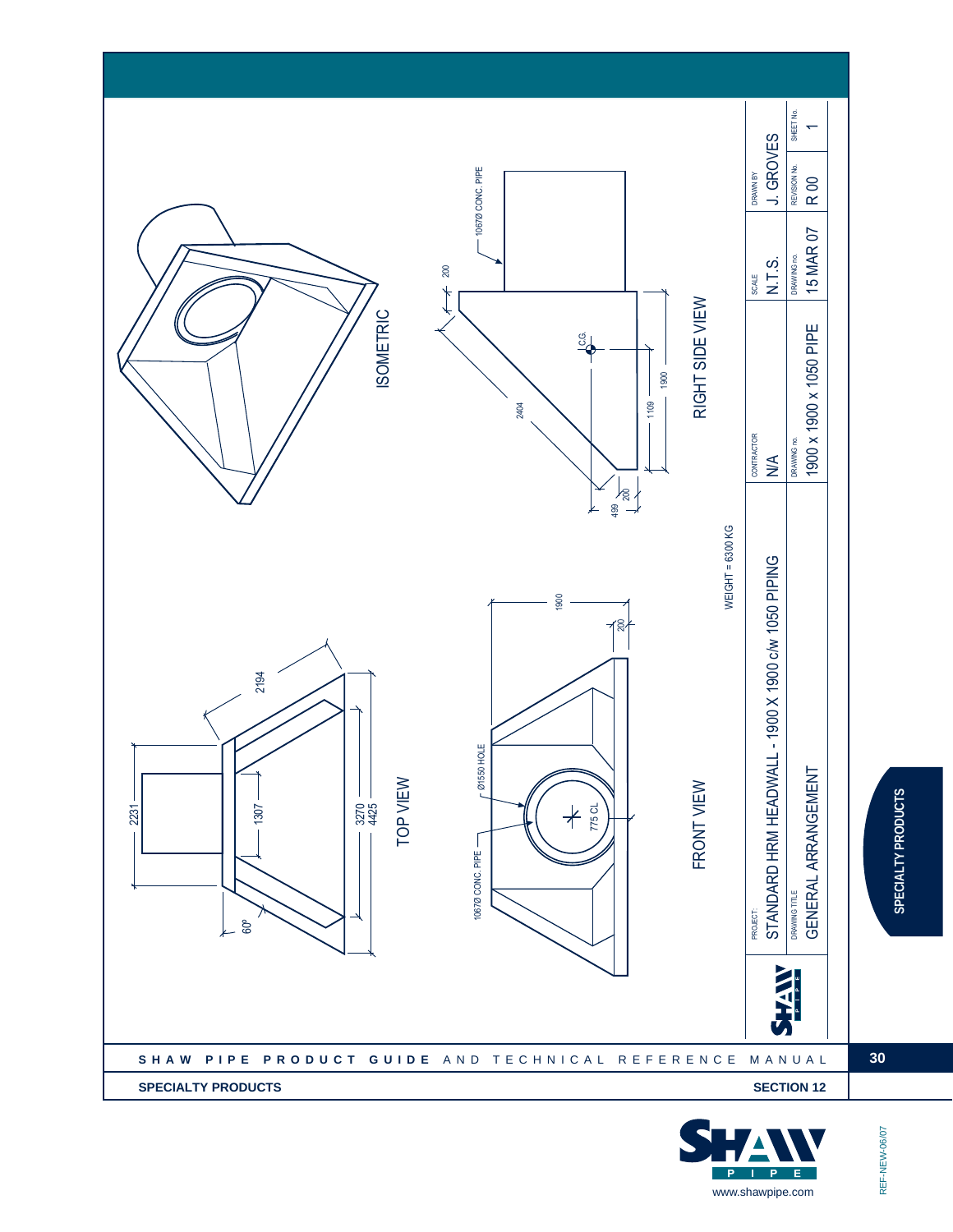

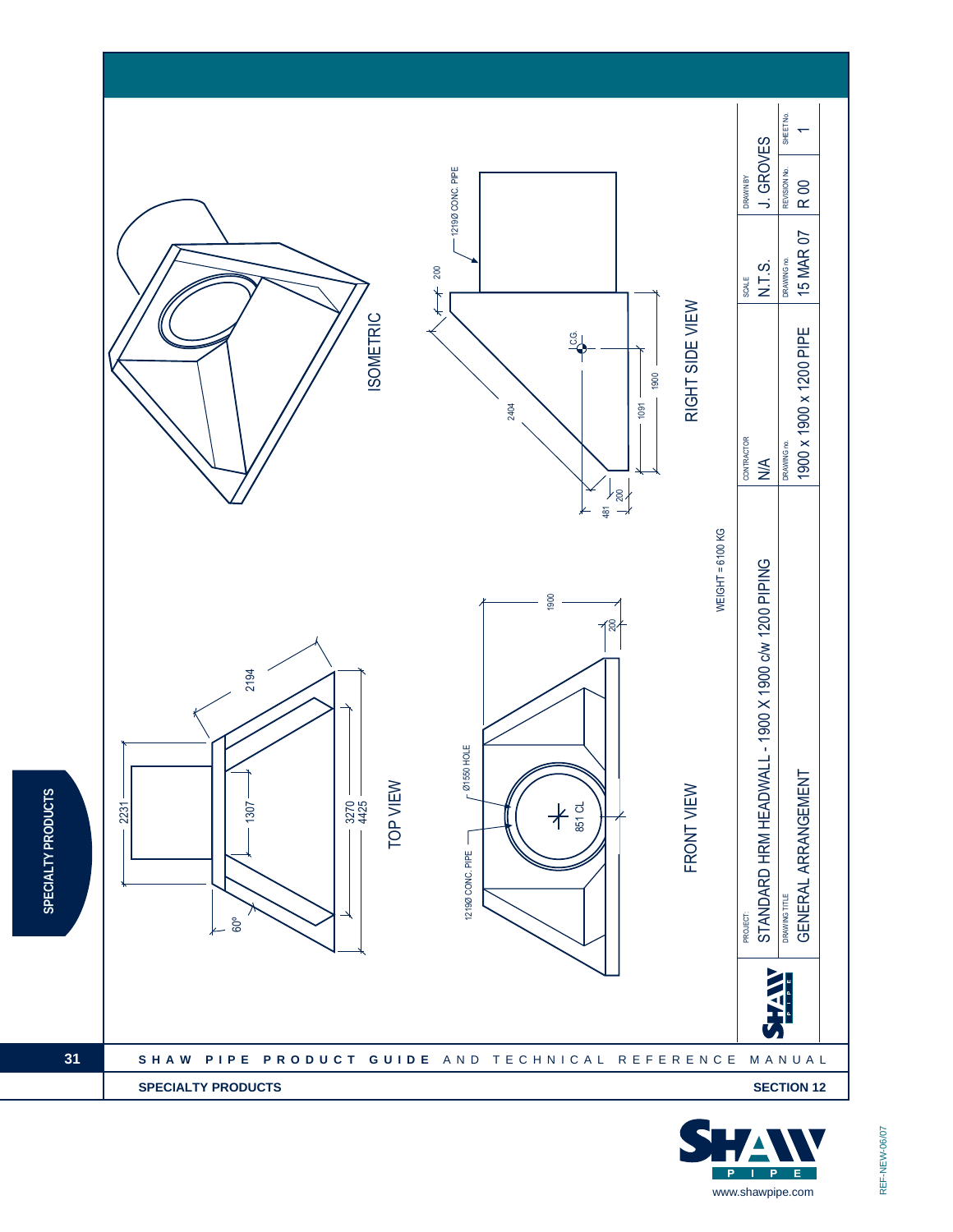

 $\mathbf{p}$  $\overline{P}$ E www.shawpipe.com